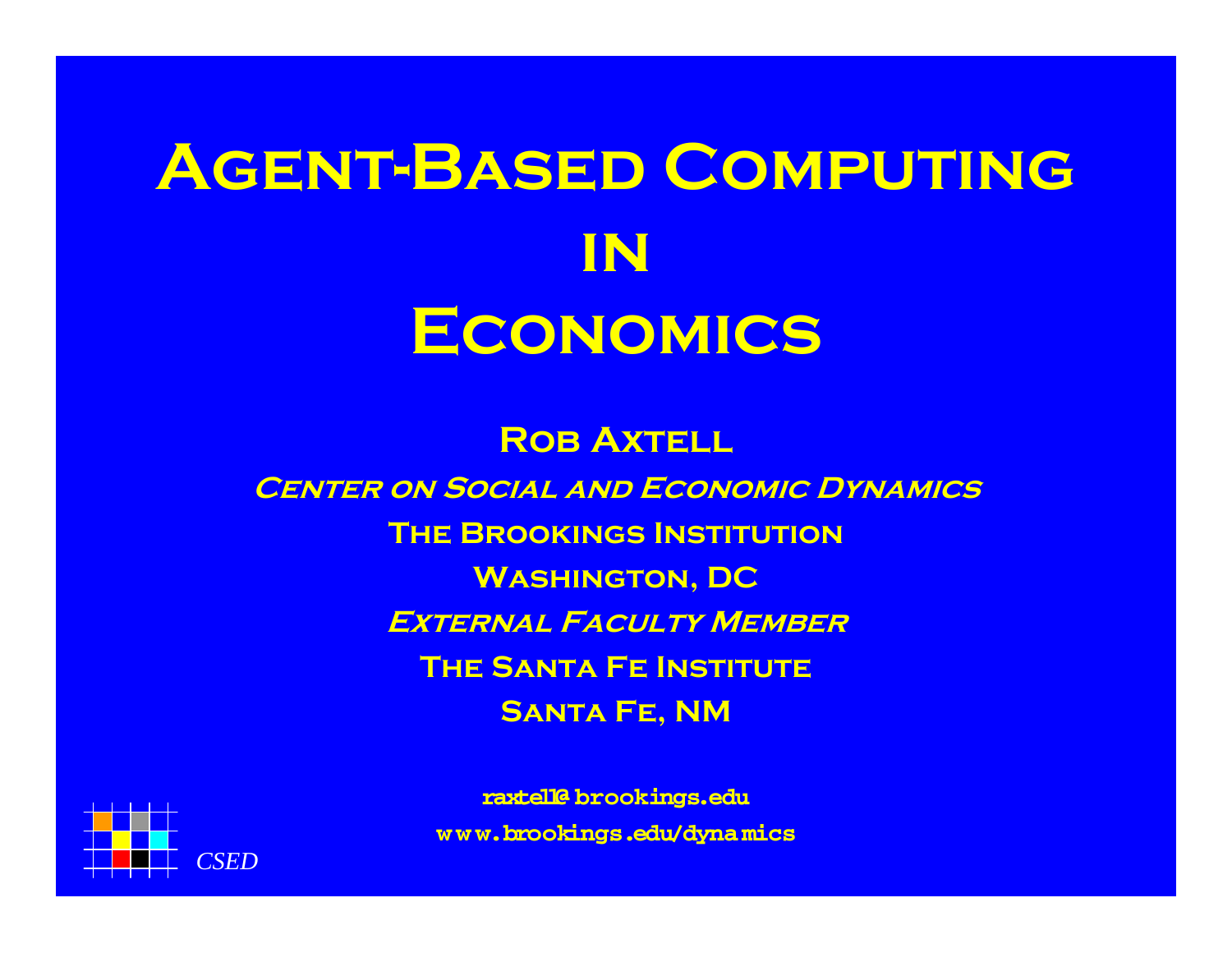#### **Agents and Game Theory Agents and Game Theory**

From the Preface to *Games and Economic Behavior* (von Neumann and Morgenstern): "It is to be expected that mathematical discoveries of a stature comparable to that of the calculus will be needed in order to produce decisive progress in [game theory]…it is unlikely that a mere repetition of the tricks which served us so well in physics will do for social phenomena."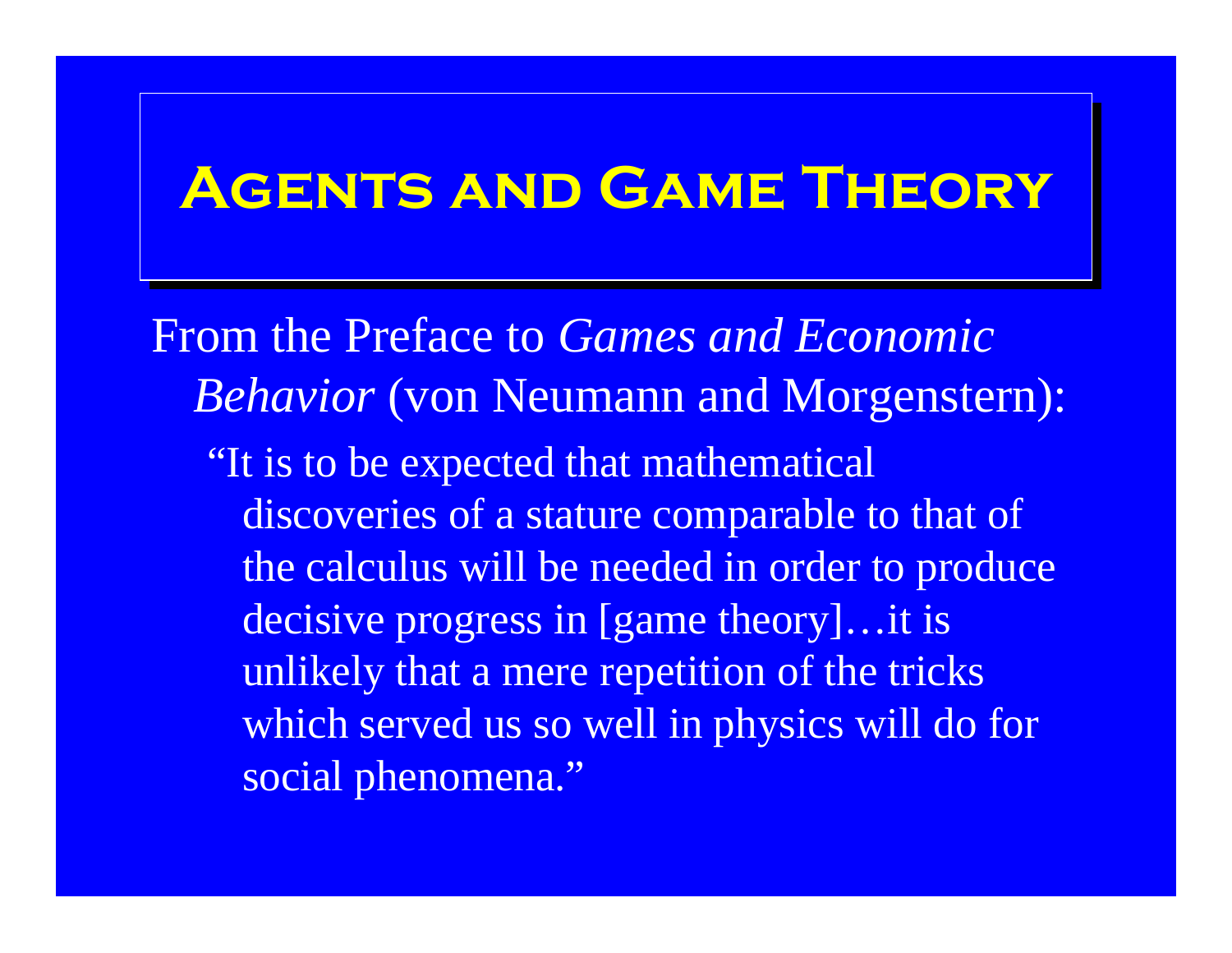# **Agent Systems: Origins Agent Systems: Origins**

- • Biology:
	- John von Neumann: self-reproducing automata ('50s)
	- John Conway: game of Life ('60s)
	- Chris Langton: artificial life (late '80s)
- $\bullet$  Social science:
	- Simon, March and Cyert: the 'behavioral school' and simulation of few agent systems ('50s and '60s)
	- –Tom Schelling: tipping model of segregation (late '60s)
- $\bullet$  Computer science:
	- artificial intelligence (AI)
	- robotics
	- distributed AI (DAI)
	- multi-agent systems (MAS)
	- object-oriented programming (OOP)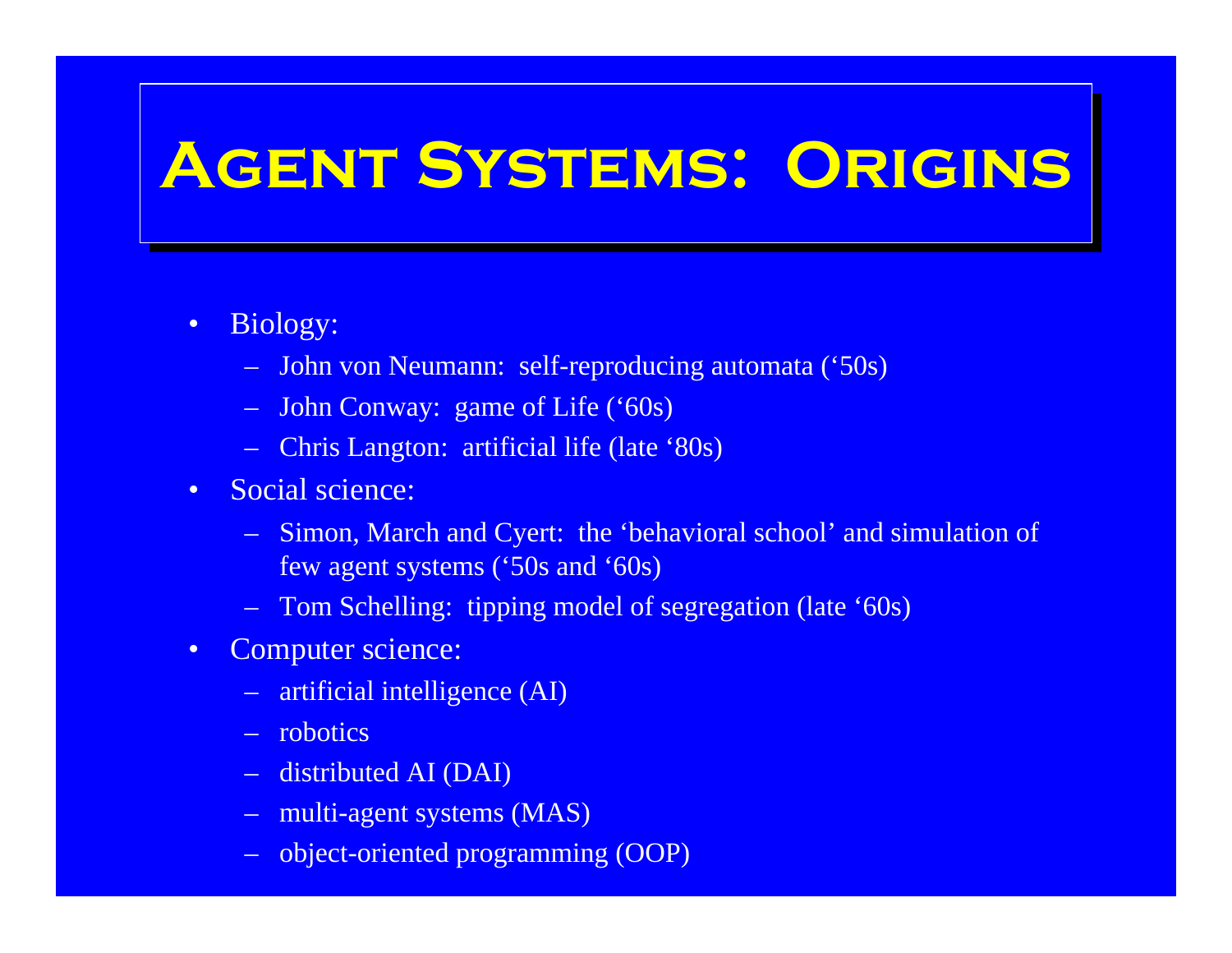### **Constrasting Mindsets Constrasting Mindsets**

#### Post WWII:

- ⋅ *Global* information, *centralized* control
- ⋅ Math. programming: *scalar* value function
- ⋅ Firm as *rational* actor
- ⋅ Neoclassical utility: constrained *maximization*
- ⋅ Arrow-Debreu markets: *single* price vector
- ⋅ *Decision* theory
- ⋅Conventional *AI*

#### Now:

- ⋅ Local info., networks, *distributed* control
- ⋅ *Diverse* representations: competing world views
- ⋅• *Many-agent* firms
- ⋅ Behavioral economics: *multiple* selves
- ⋅ *Decentralized* markets: heterogeneous prices
- ⋅ *Game* theory
- ⋅ DAI and *MAS*

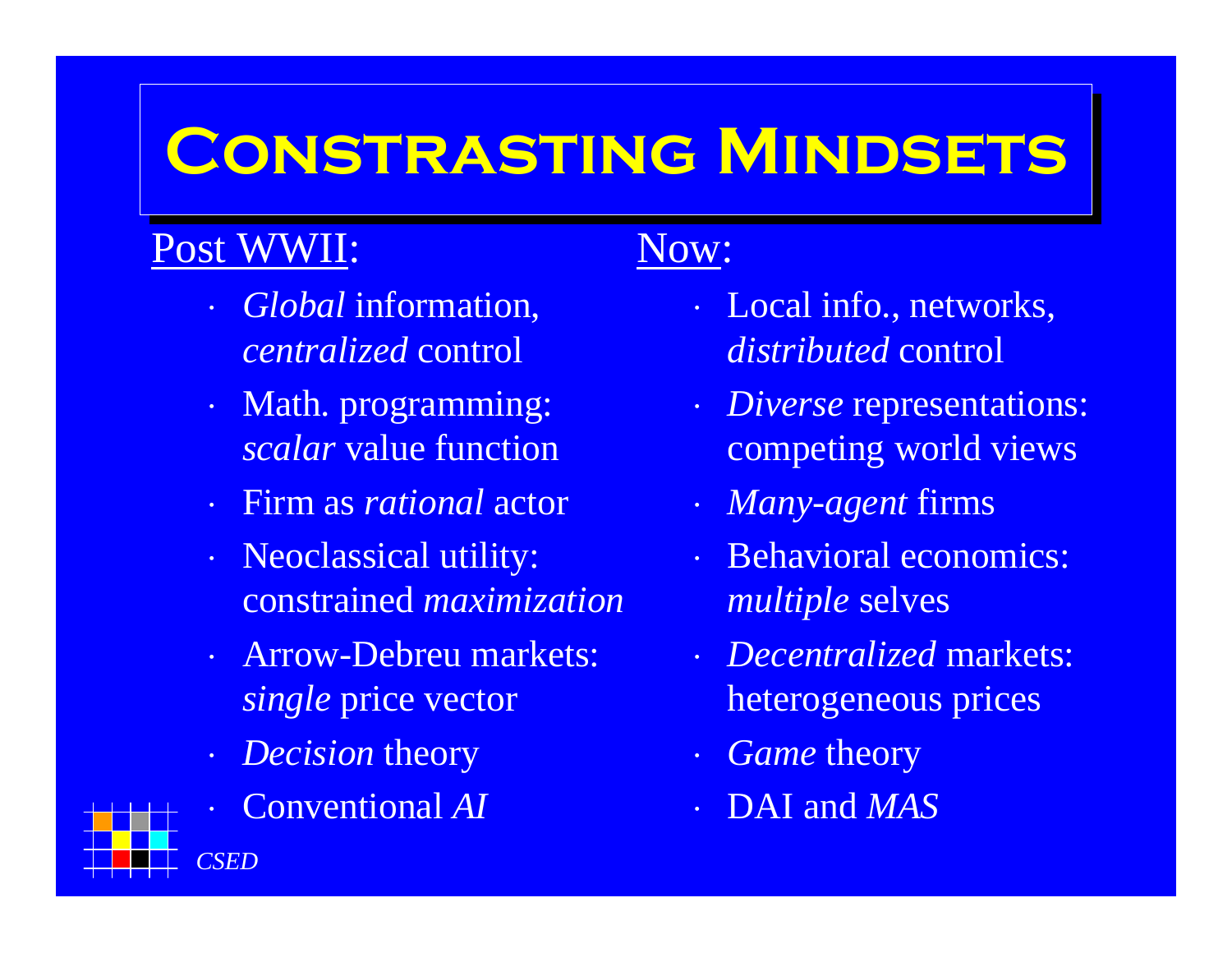## **What are Agent Systems? What are Agent Systems?**

- Population of individual 'agents' (10 10<sup>7</sup> )
- $\bullet$  Each agent has internal states and rules of behavior; implementation as an *object*
- Agents are autonomous or semi-autonomous
- $\bullet$ Agents interact with one another and possibly with an environment (local/social interactions)
- Agents are purposive (self-interested, satisficing, utility maximizing locally)
- $\bullet$ *Aggregate structure emerges from agent interactions*
- $\bullet$  *Subsequent generations of agents emerge from the interactions of their ancestors*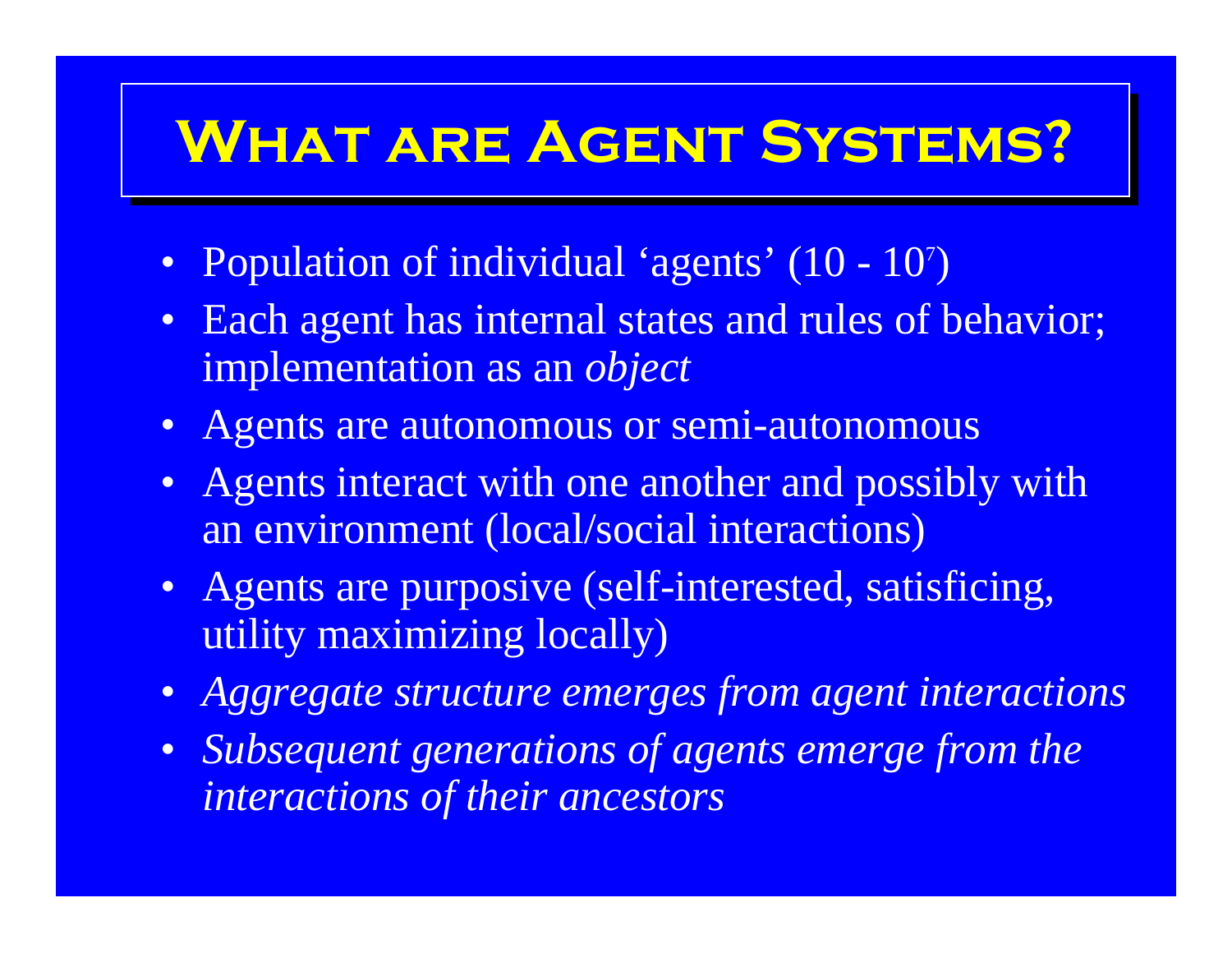#### **Implementation of Agent-Based Implementation of Agent-Based Computational Systems Computational Systems**

- Each agent is an *object*
	- having *instance variables* (representing internal states)
	- and *methods* (representing behavior repertoire)
- The population of agents is also an object
- There is some *topology of interaction*, e.g., a spatial environment or a social network
- There is a mechanism for *activating* agents
- $\bullet$ There are objects for data gathering, storage and display
- Such systems are typically programmed from scratch (e.g., in C/C++) or using higher level systems (e.g., SWARM, AScape, StarLogo, Repast, MASON)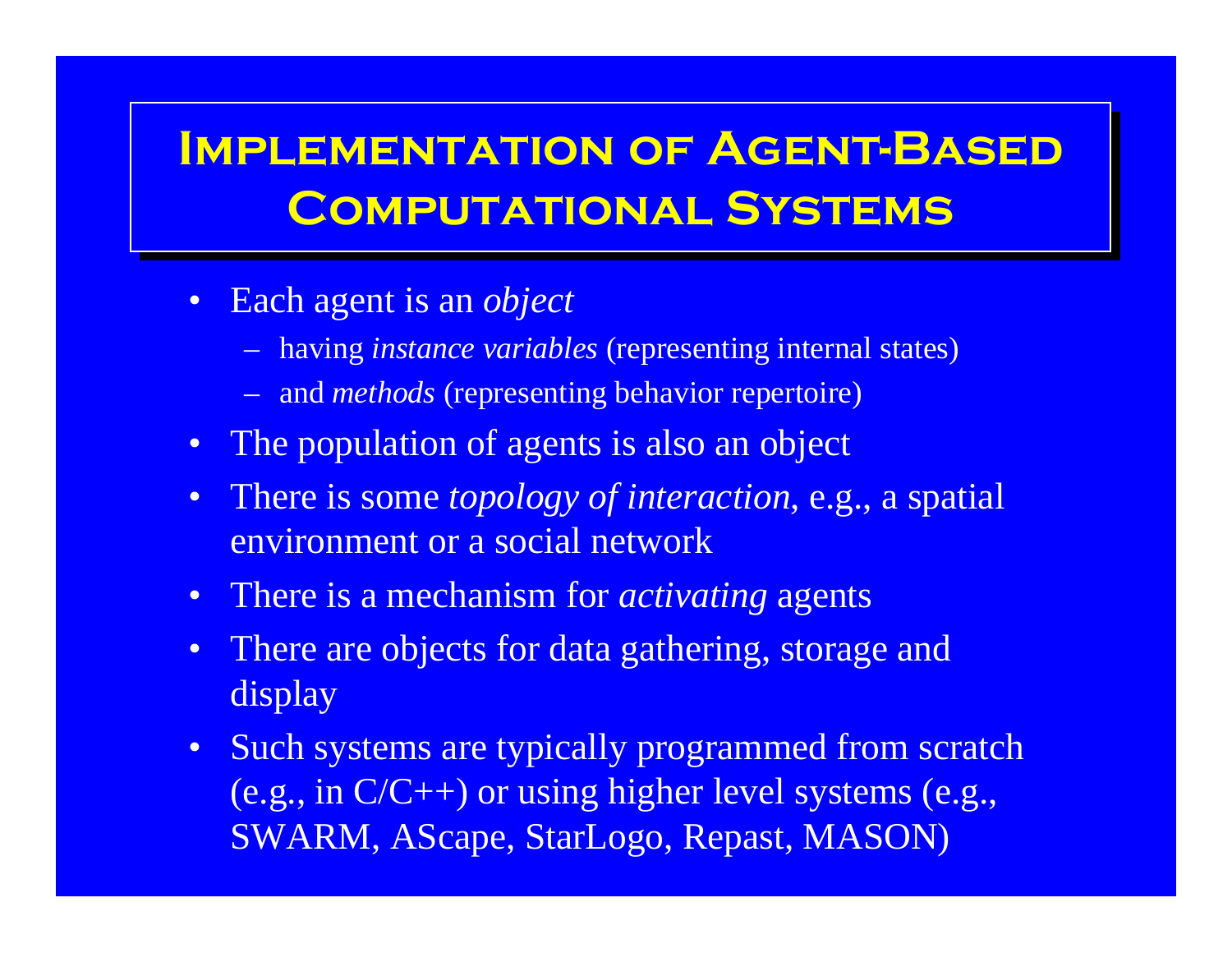#### **What Agent Systems Are Not What Agent Systems Are Not**

- $\bullet$  'Computational' X, where X refers to something from the social sciences, *usually* doesn't refer to *agents*
	- 'Computational economics' means *numerical* analysis of conventional (e.g., rational, equilibrium) models
	- 'Computational finance' involves *numerical* solution of stochastic PDEs
	- 'Computational game theory' involves numerical determination of equilibrium configurations (e.g., Nash)
	- *Systems dynamics* was once an important computational approach in the social sciences but is *not* agent-based
- Dominant use of agent models is *positive* in orientation, only recently *normative*, i.e., for policy purposes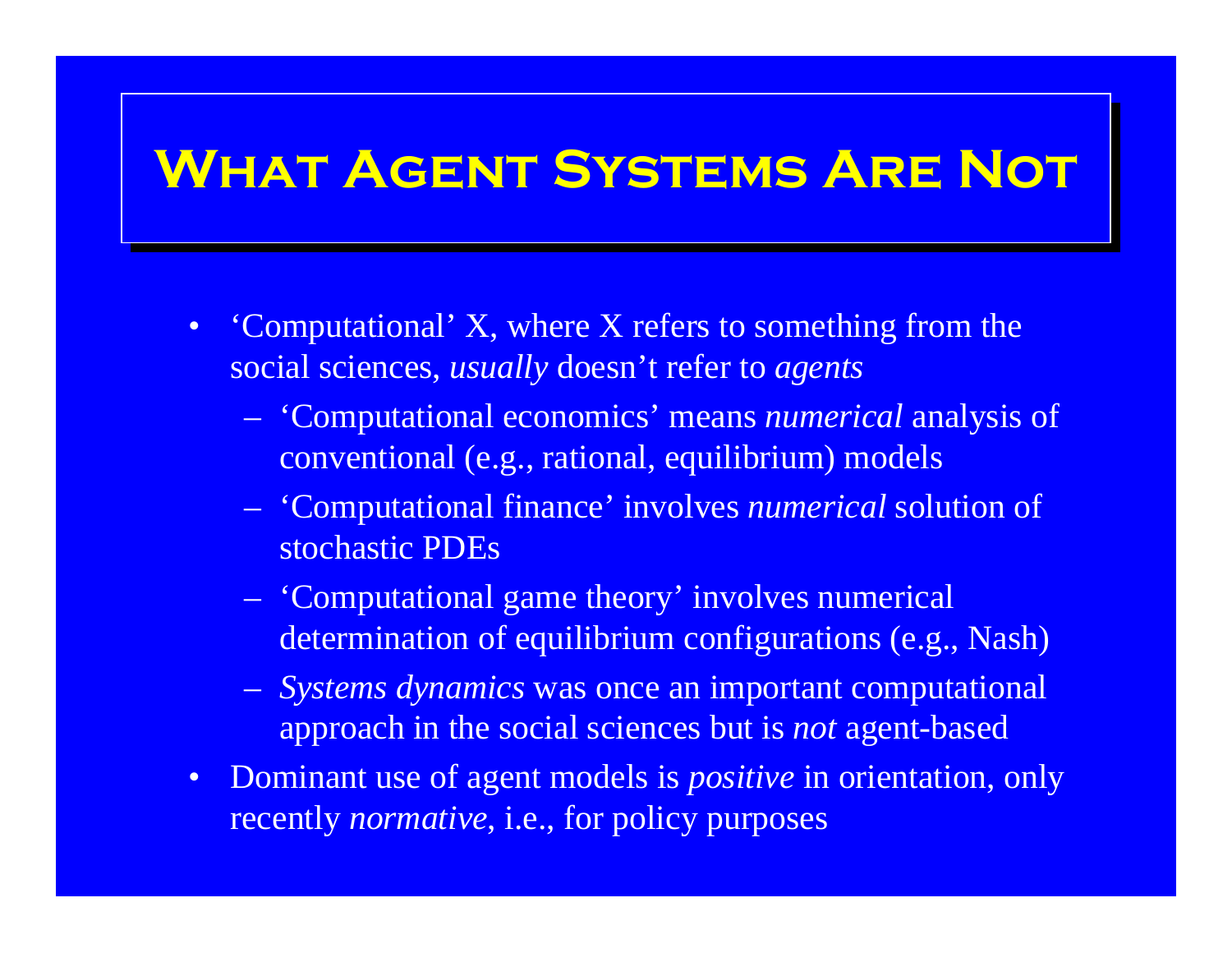## **Advantages of Advantages of Agent-Based Computation Agent-Based Computation**

- *Heterogeneous agents*: replace representative agent, focus on distribution of behavior instead of average behavior
- *Bounded rationality*: essentially impossible to give agents full rationality in non-trivial environments
- *'Local' interactions*: agent-agent interactions mediated by inhomogeneous topology (e.g., graph, social network, space)
- Focus on *dynamics*: paths to equilibrium and nonequilibrium processes
- Each realization a *sufficiency* theorem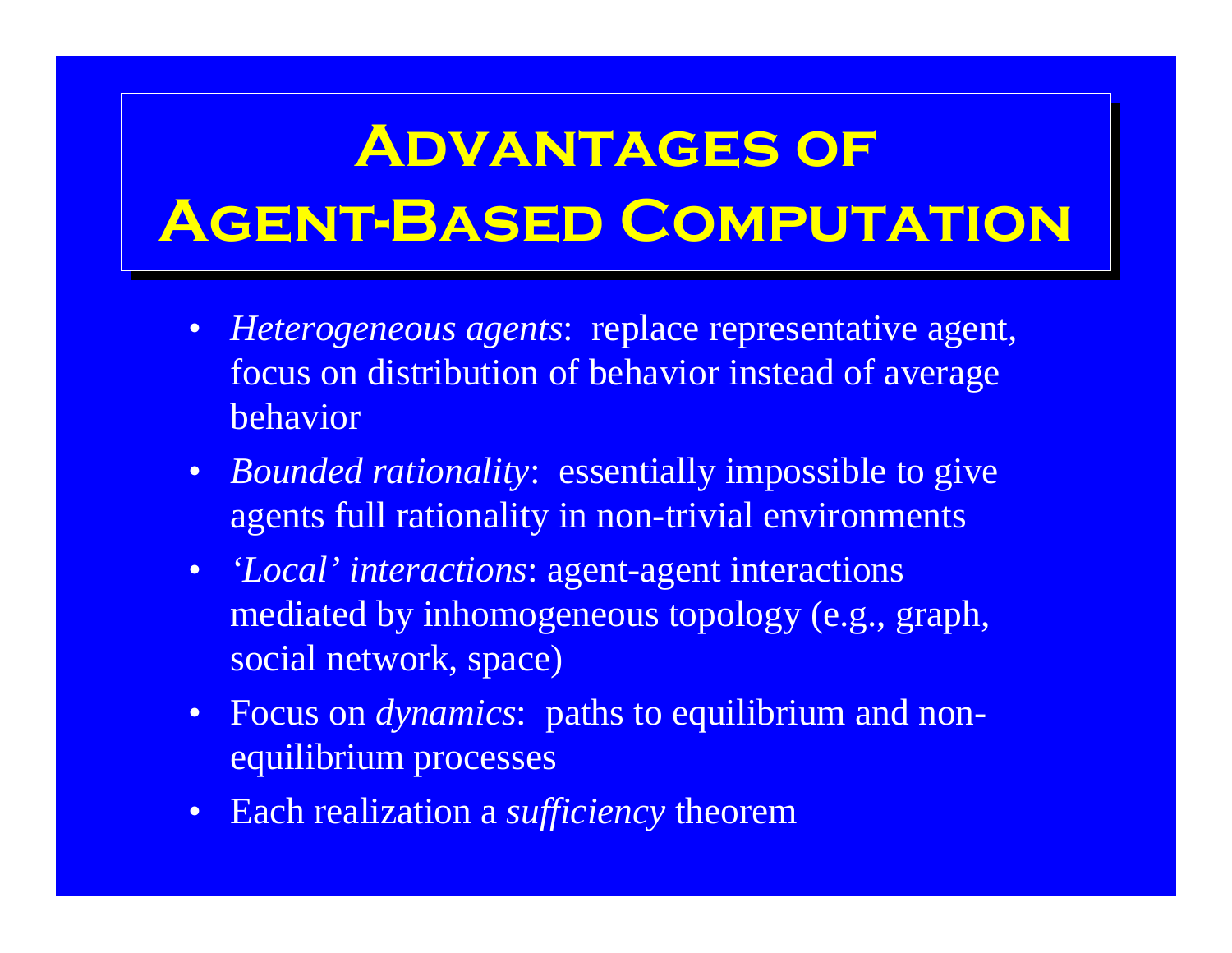### **Agent Heterogeneity**

- 'Representative' agent models are an unsatisfactory way to deal with heterogeneity
- Mathematical aggregation can only be accomplished under highly restrictive conditions
- Once aggregated, model results tend to be point estimates, instead of distributions
- *There is no necessity for such assumptions in agent computing*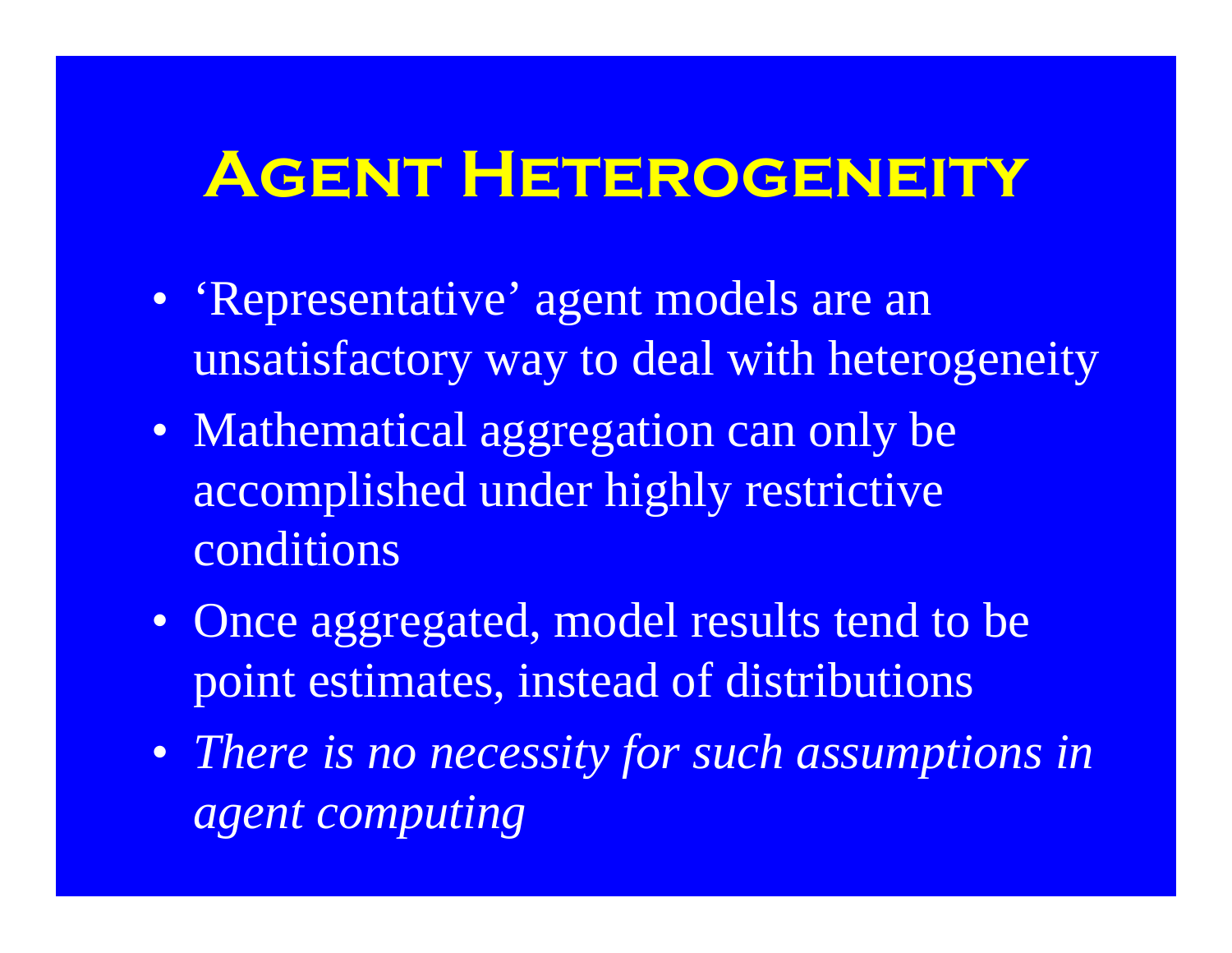#### **Bounded Rationality**

- To the extent that models use rational agents, they are typically 'substantively' rational, i.e., they do not provide a plausible mechanism by which rational results might be achieved (Simon's 'procedural' rationality)
- Formal results:
	- CS (Fortnow and Wang): learning to be rational is NP-hard
	- Economics (Spear): impossible for agents to learn RatEx
	- Game theory (Foster and Young): impossible to learn to be rational
- *Agent automata are procedurally rational*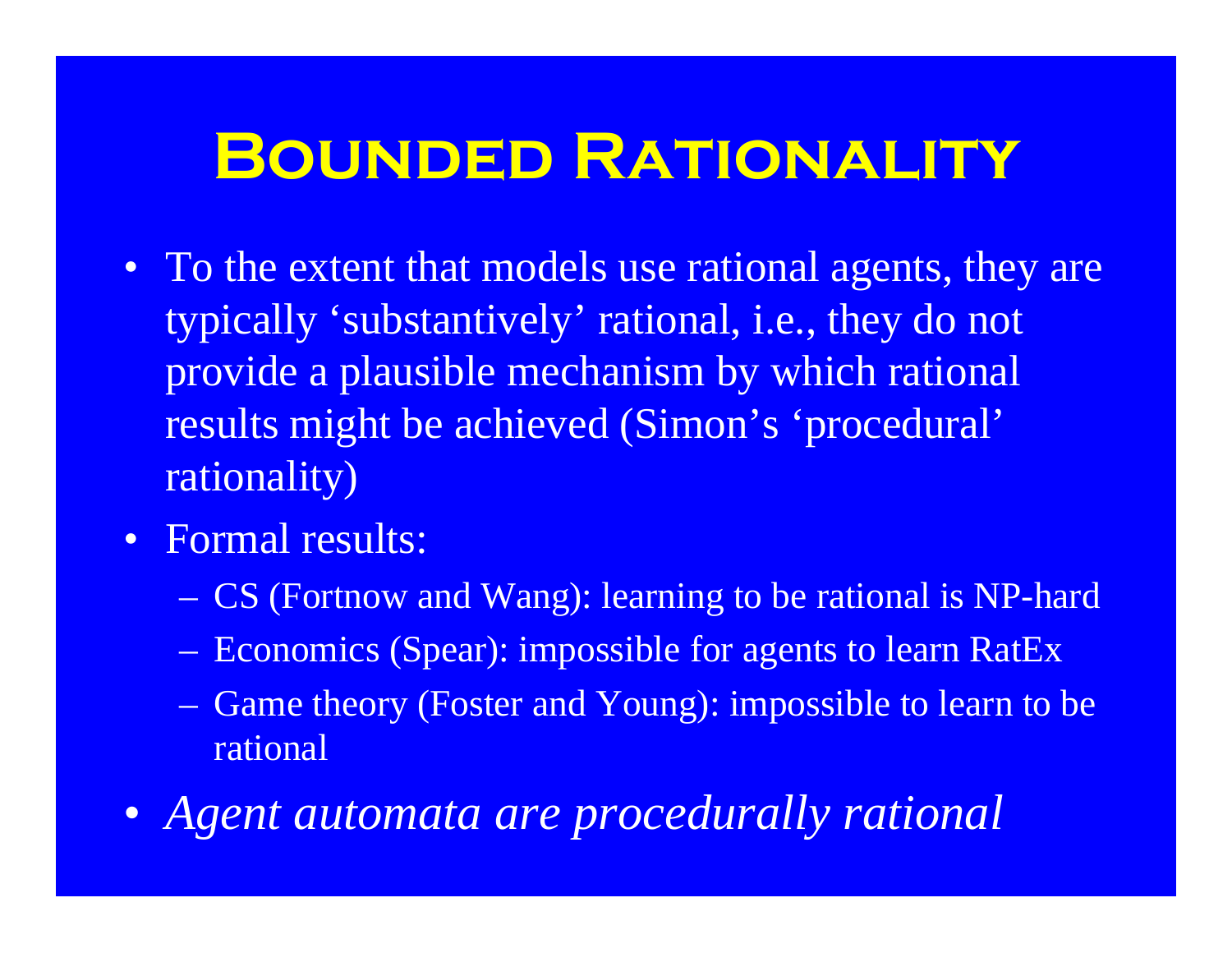# **Interactions through Social Networks**

- Interactions are either indirect (agents interact only with aggregates, i.e., prices) or homogeneous (representative interactions) in much social science modeling
- Recent 'local interactions' models in economics utilize idealized graphs
- *Arbitrary interaction graphs (e.g., empirical ones) only analyzable via agent computing*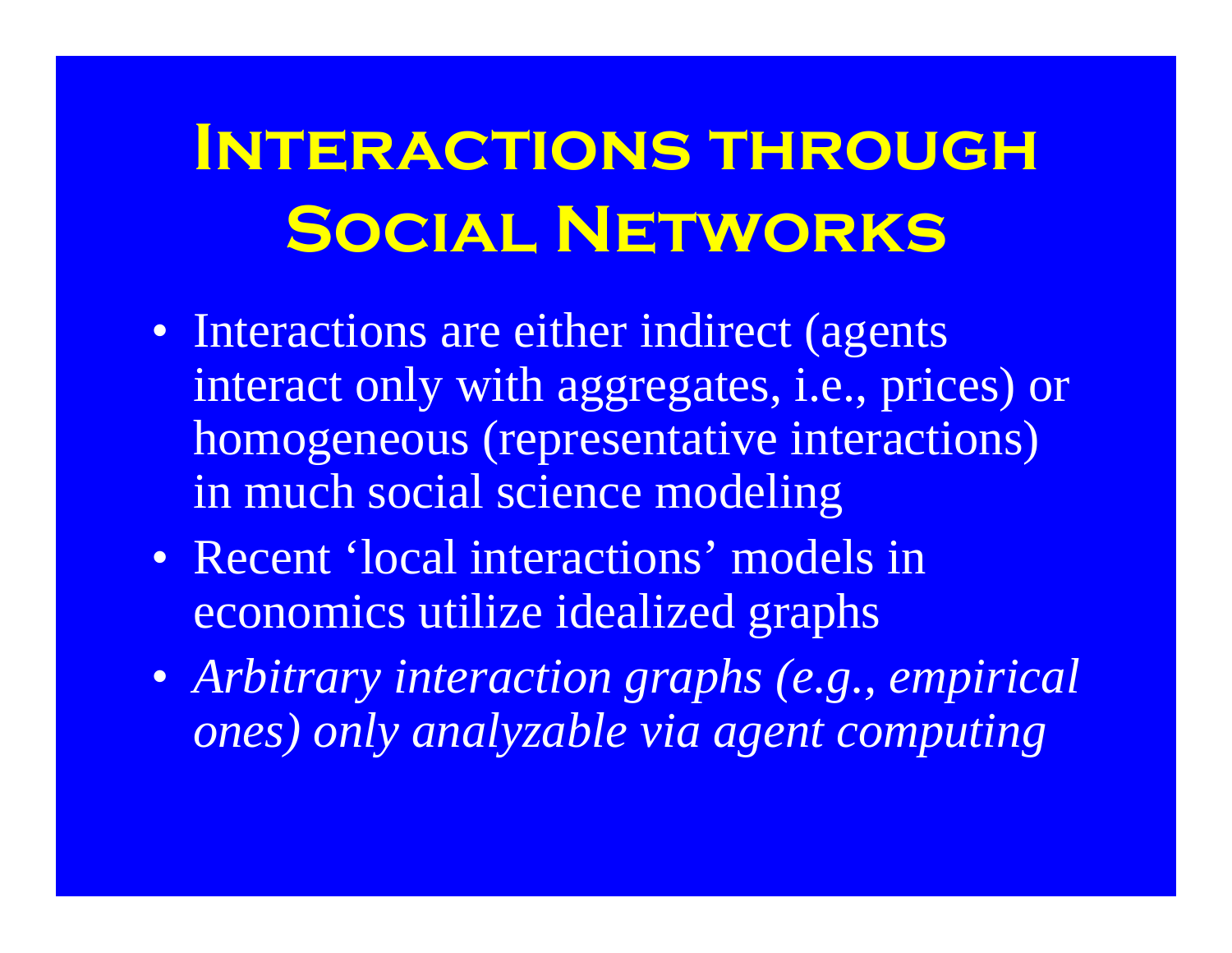# **THE EMERGENCE OF Equilibrium (or not!)**

- Equilibrium (Walras, Nash) is proved via Brouwer or Kakutani fixed point theorems
- Constructive proof is through Sperner's lemma
- Papadimitriou [1994] has shown that Sperner is essentially NP-complete
- Contraction maps are sufficient for equilibrium
- *Equilibrium either emerges or not in agent computing*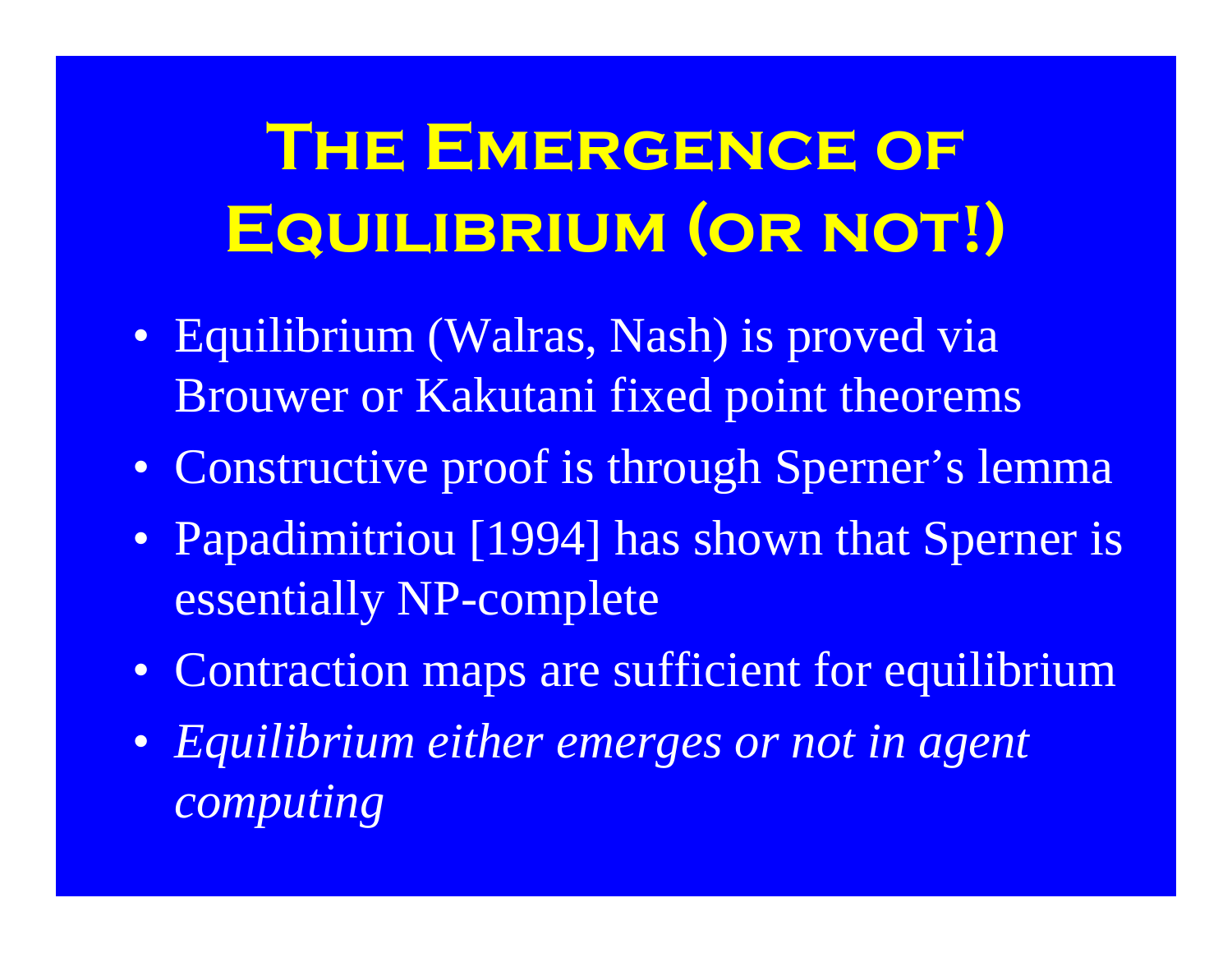### **Disadvantages of Disadvantages of Agent-Based Computation Agent-Based Computation**

- ♦ Robustness of results:
	- $\sim$  Artifacts: spurious correlation resulting from coding peculiarities; to avoid requires careful programming
	- <u>– Liberator Angelski, politik artistik (</u> Dependence on parameters: parameter sweeps and the 'curse of dimensionality'
- ♦ No standards exist today:
	- $\sim$ For code availability, documentation
	- $\sim$ Docking with existing models
	- Publication of results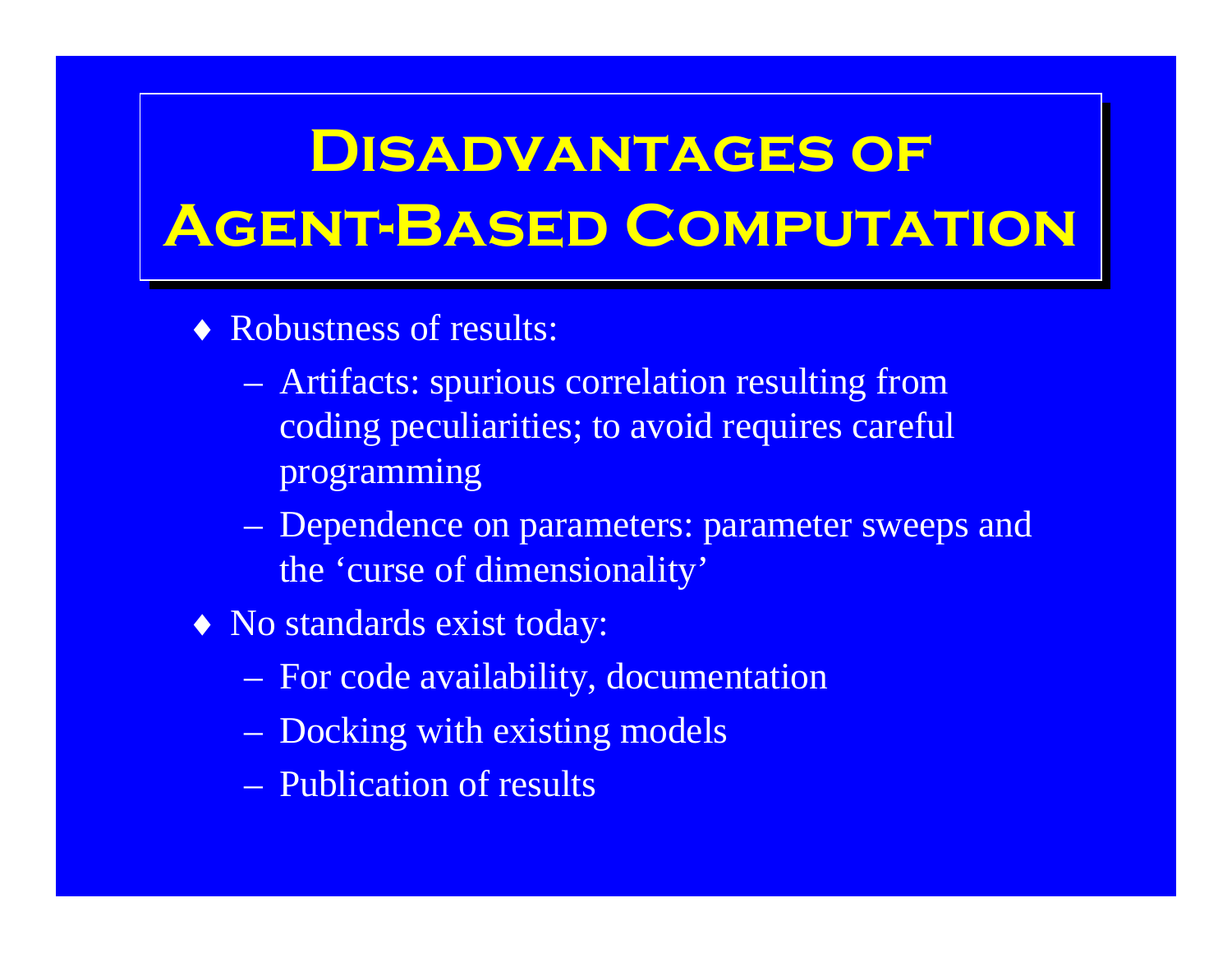### **Moore's Law**



Applies to system clock, cache size, bus clock, memory, hard disk size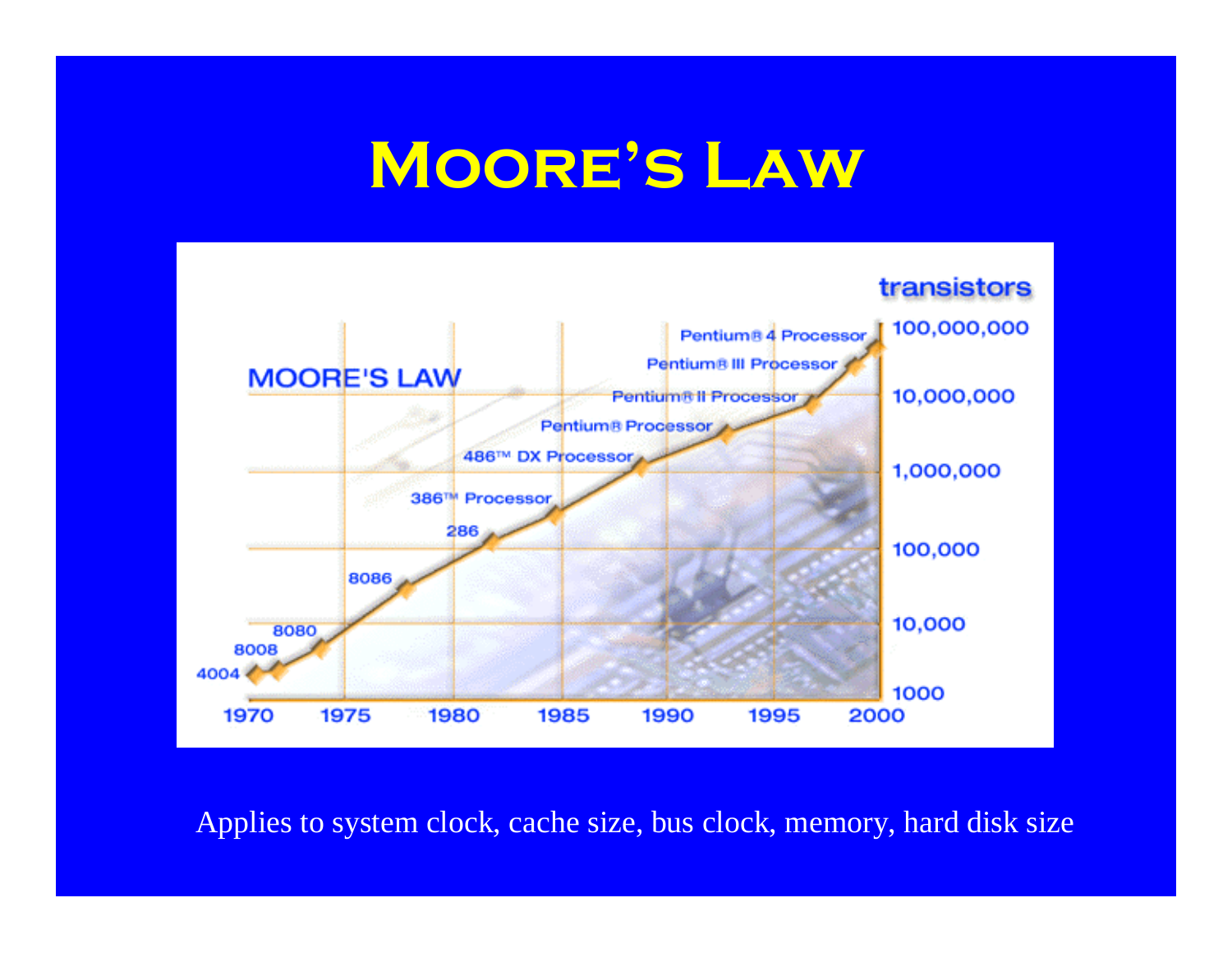## **Disadvantage or Disadvantage or Advantage? Advantage?**

- • Microstructure of interaction matters:
	- Random versus sequential interaction in 'soup' (e.g., Axtell *et al*., Gacs, computer scientists)
	- Network topology (e.g., Bell, Page, Watts, sociologists)
	- Preferential activation (e.g., Page)
	- *But this is a problem for equation-based models too!*
- • Estimation of models:
	- How to 'best' estimate agent models?
	- Manski critique of local interaction models and related
	- Ecological inference
	- –*This problem equally severe for agents and conventional models*
- • Lack of standardization:
	- 'Requisite variety' useful early in evolution
	- *Same problem haunts conventional social science*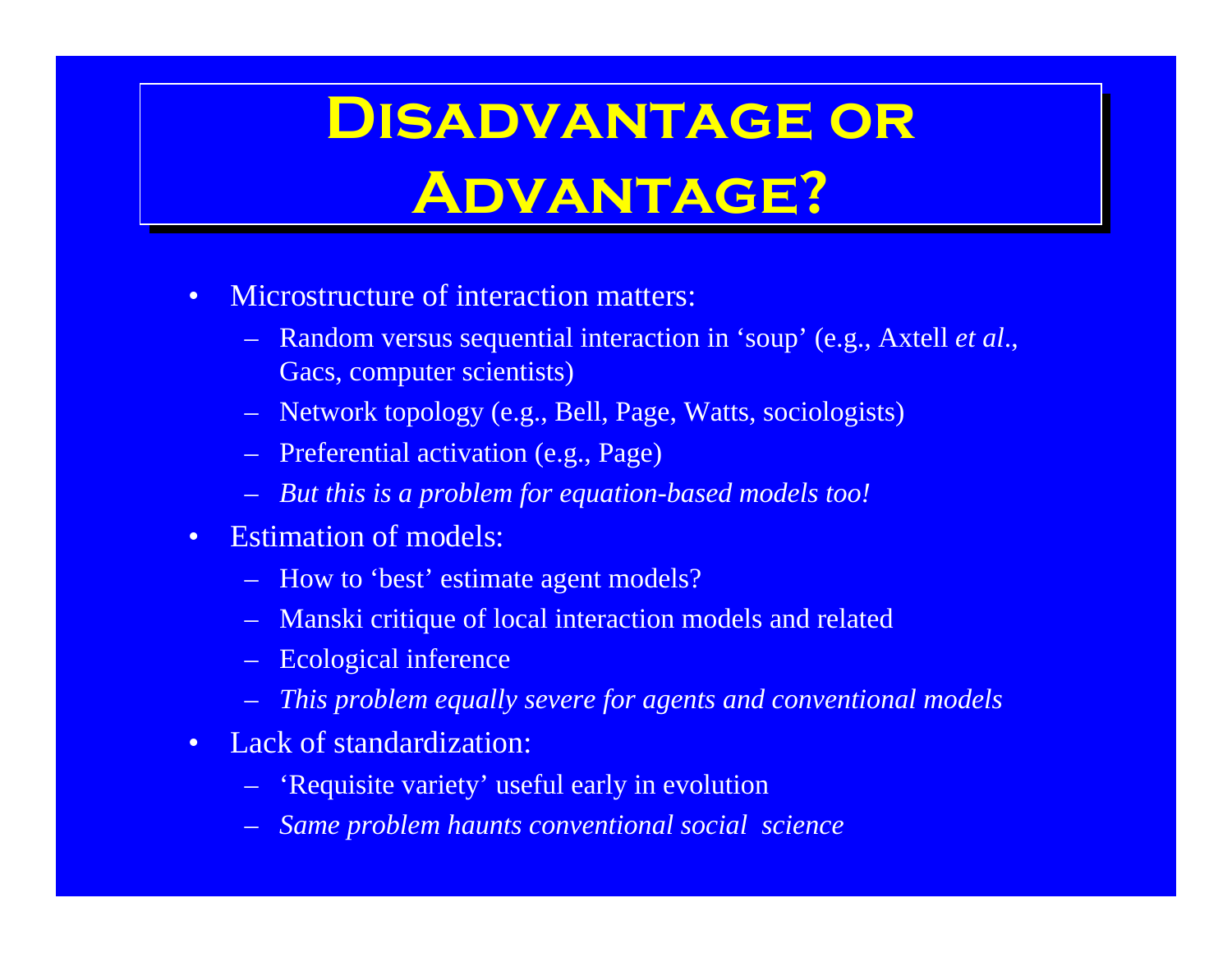# **Complexity**  ⊂**Complexity**  ⊂ **Agent Computing Agent Computing**

- $\bullet$  Important ideas of complex adaptive systems:
	- reproduction, self-reproduction (von Neumann, Buss and Fontana) and artificial life (Alife)
	- self-organization and emergence (Prigogine, ALifers)
	- life on the edge of chaos (Langton)
	- dancing landscapes, N<sup>K</sup> models (Kauffman)
	- evolutionary computation (Holland, Mitchell)
	- self-organized criticality, 1/*f* noise (Bak and co-workers)
- Dominant methodology:
	- computation with distributed automata (agents)
	- cellular automata are multi-agent systems on a lattice with nearest neighbor interaction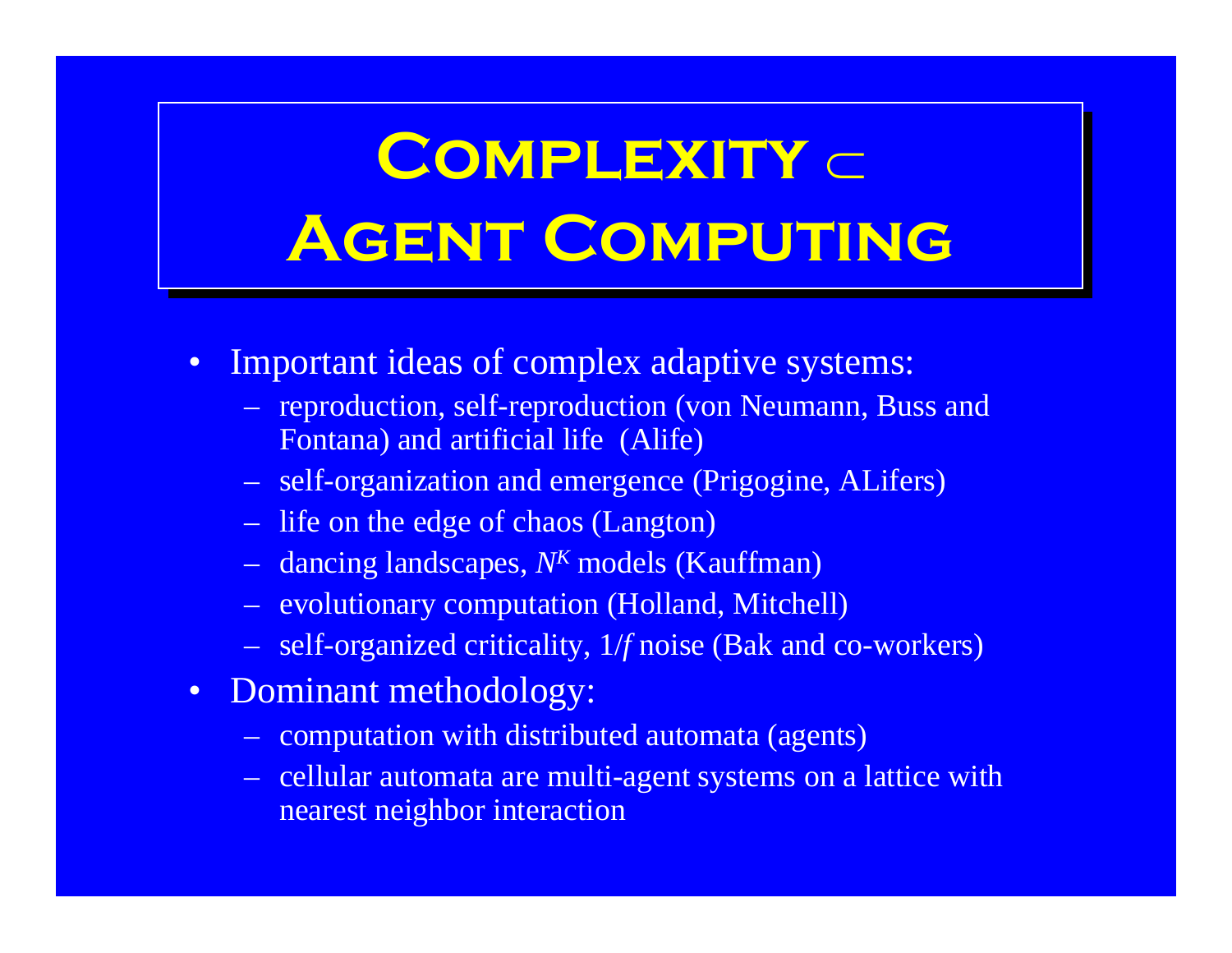## **Example: Example: Genetic Optimization Genetic Optimization**

- Some *combinatorial* optimization problem
- $\bullet$ A finite representation, typically *binary* strings
- •Global *fitness* function mapping strings into **R**<sup>+</sup>
- • Global *selection* operator differentially selects individuals for reproduction
- *Mutation* and *cross*-*over* operators generate new individuals (*global* parameters, i.e., mutation rate, are typical)
- $\bullet$ Many, many variants

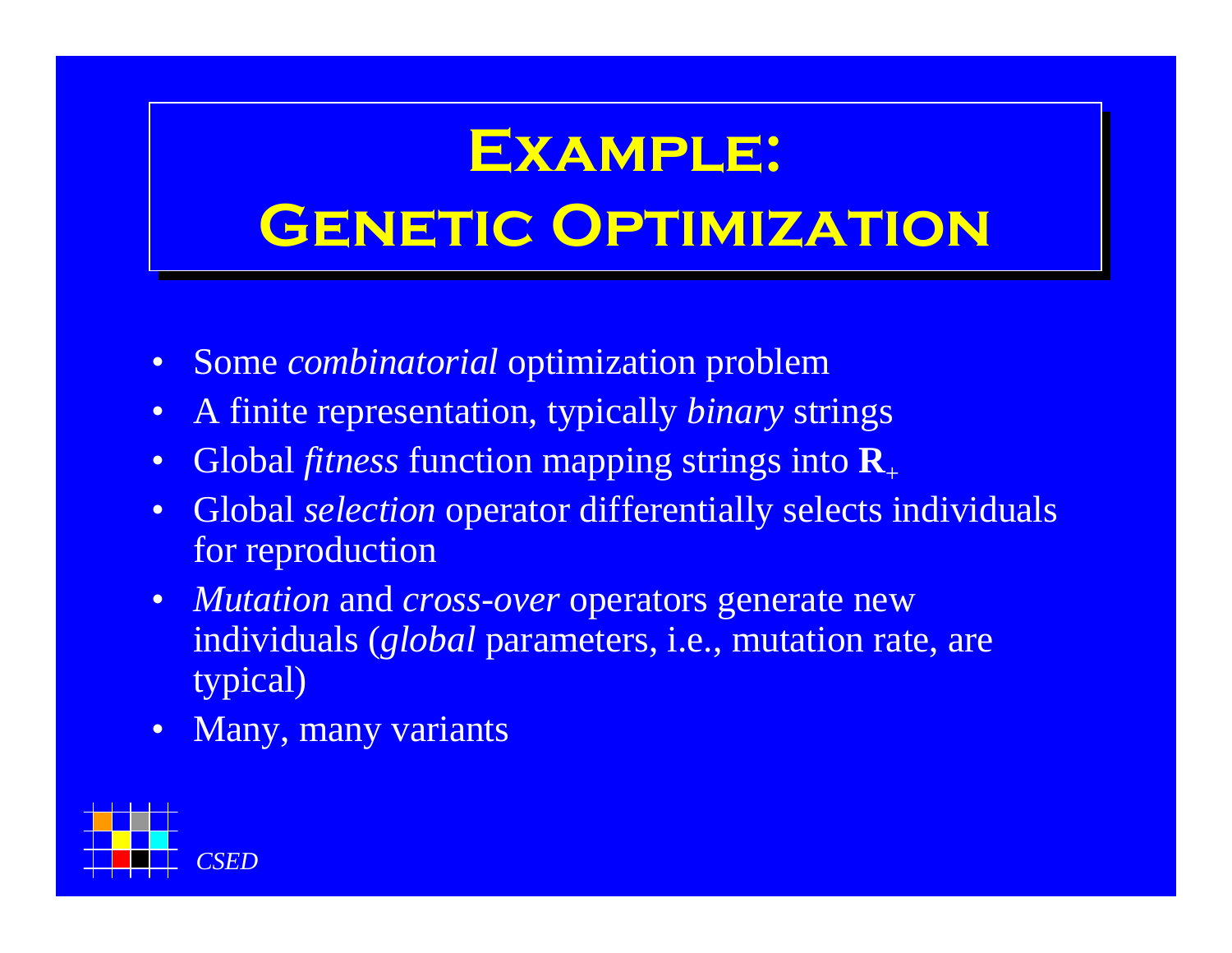#### **Agent Computing in the Agent Computing in the Social Sciences Social Sciences**

#### •**Economics**

- **Markets: Santa Fe Stock Market (ecologies of trade strategies), Arifovic (cobweb), Albin and Foley, Epstein and Axtell, Bell (bilateral exchange in networks), Youssefmir and Huberman (volatility clustering), Vriend, Kirman and Weisbuch (local prices and learning), Tesfatsion (endogenous networks), Chen and Yeh (role of speculators), Bak** *et al***. (correct price statistics), Sellgren (insurance markets), Bruun (spatially-mediated consumption)**
- **Firms: Bak, Woodford and Schneikman, Miller, Padgett, Axtell, Luna**
- **Macroeconomics: Bullard, Duffy, Arifovic, Carroll and Allen**
- **Technology: Teitelbaum, Huberman and Lorch**
- **Norms: Arthur, Glaeser, Sacerdote and Schneikman, Axtell, Epstein and Young**
- **Politics**
	- **Axelrod, Cederman (behavior of states, cultural processes)**
	- **Kollman,** *et al***. (adaptive parties, Tiebout model)**
- $\bullet$ **Sociology: Gilbert and co-workers, Macy, Latane, Gaylord**
- $\bullet$ **Computational organization theory: e.g., Carley and Prietula**
- **Law: Picker, Wax**
- **Anthropology: e.g., Gumerman** *et al***., Kohler** *et al.*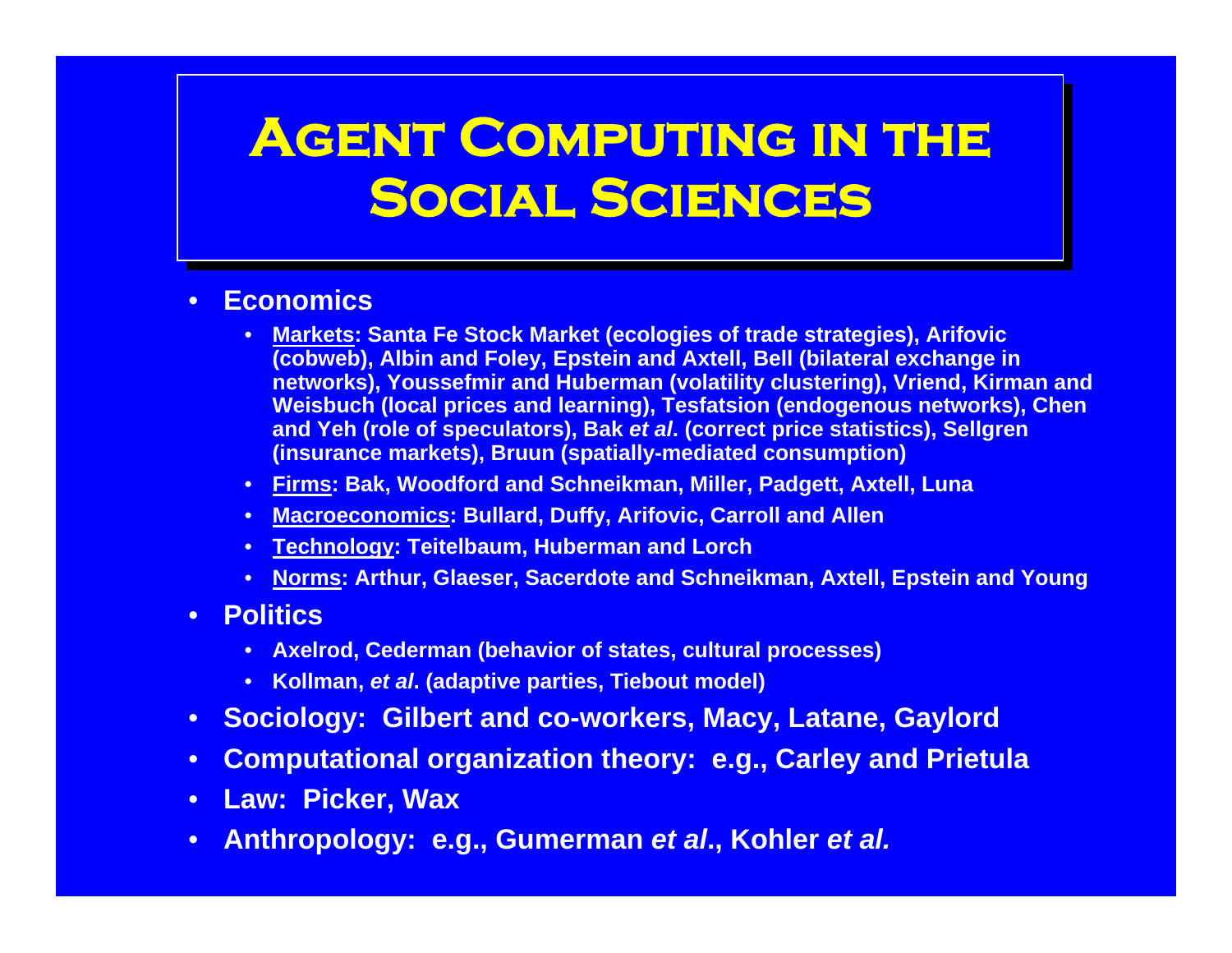#### **Commercial Applications Commercial Applications of Agents of Agents**

- DAI/MAS applications: auction bots, web bots, automated contracting in networks, network debottlenecking…
- Santa Fe 'spin-offs':
	- CASA: Credit scoring, proprietary CitiCorp projects
	- Bios Group->NuTech Solutions: NASDAQ stock market simulation, supply-chain management tools, ResortScape, life insurance model, policy-holder behavior in casualty and property insurance, Southwest Airlines cargo handling optimization
	- Complexica: Insurance World, reinsurance markets
	- Icosystem: Swarm models, risk management tools
	- Emergent Solutions Group of PWC: town model (Treewell, Vermont), broadcast schedule optimization
- $\bullet$ DOD applications…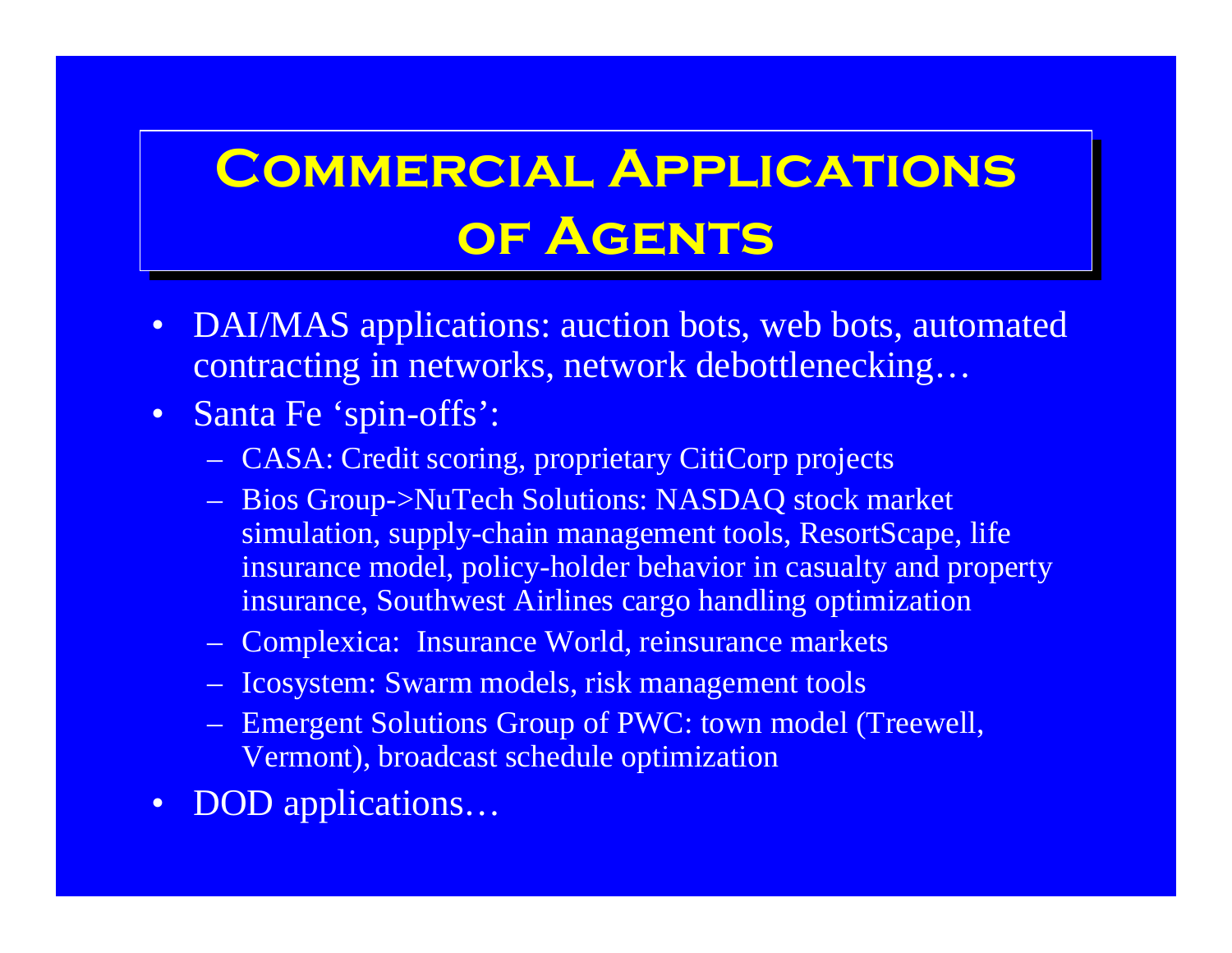## **'Big 3' Recent Successes 'Big 3' Recent Successes**

#### • Traffic

- PDE models -> agents
- Entire Swiss traffic grid on a single laptop
- Policy-relevant epidemiology
	- ODE models to agents
	- Smallpox, SARS, avian flu
- Combat simulation
	- Lanchester ODEs to agents

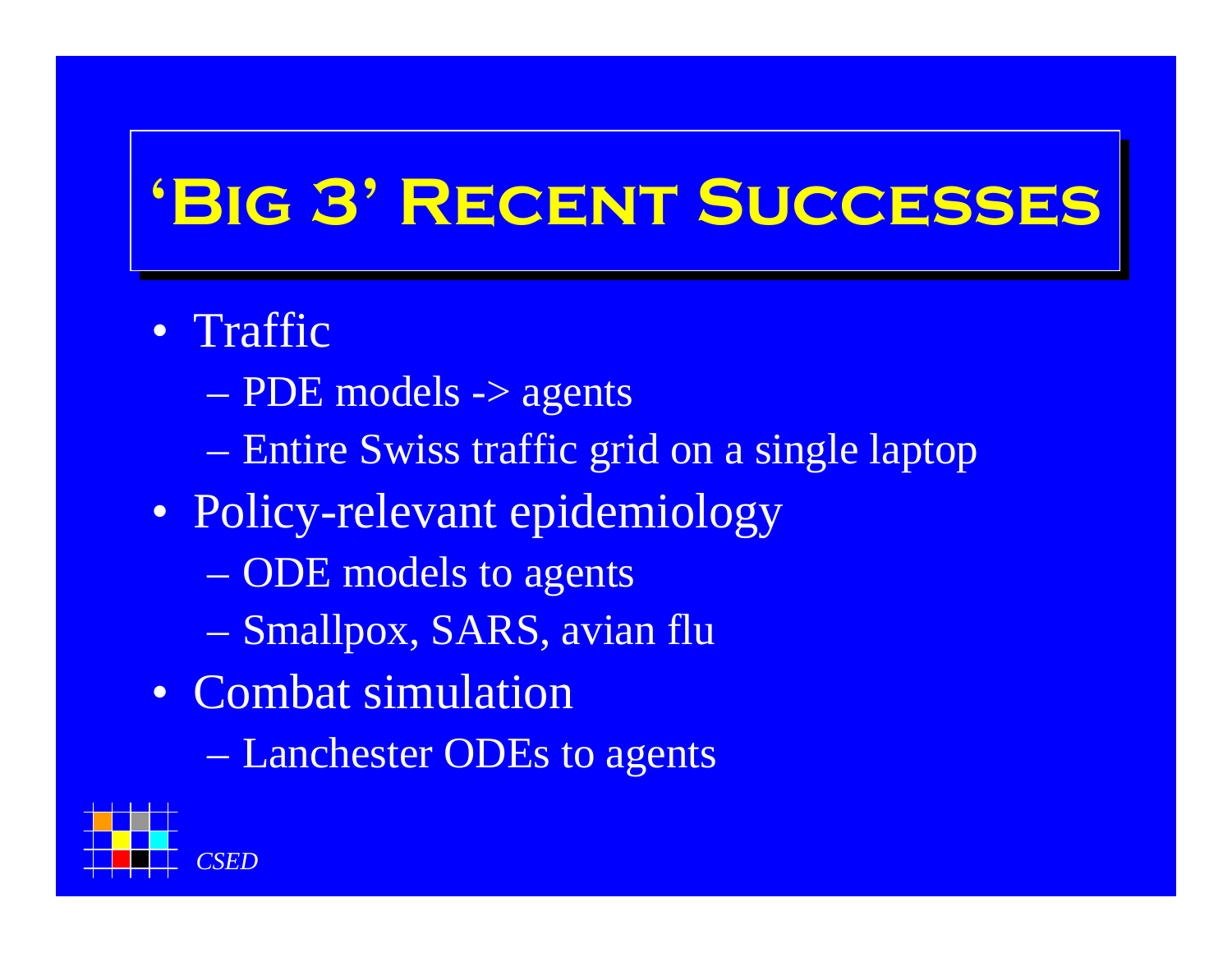#### **Few Strategies For Dealing Few Strategies For Dealing with Large-Scale Systems with Large-Scale Systems**

- Homogeneous components, heterogeneous behavior: *statistical mechanics*
- Heterogeneous components, homogeneous behavior: *general equilibrium*
- 'Well-mixed' systems: *mean field theory*
- 'Scaleable' systems: *representative* components and *aggregation*

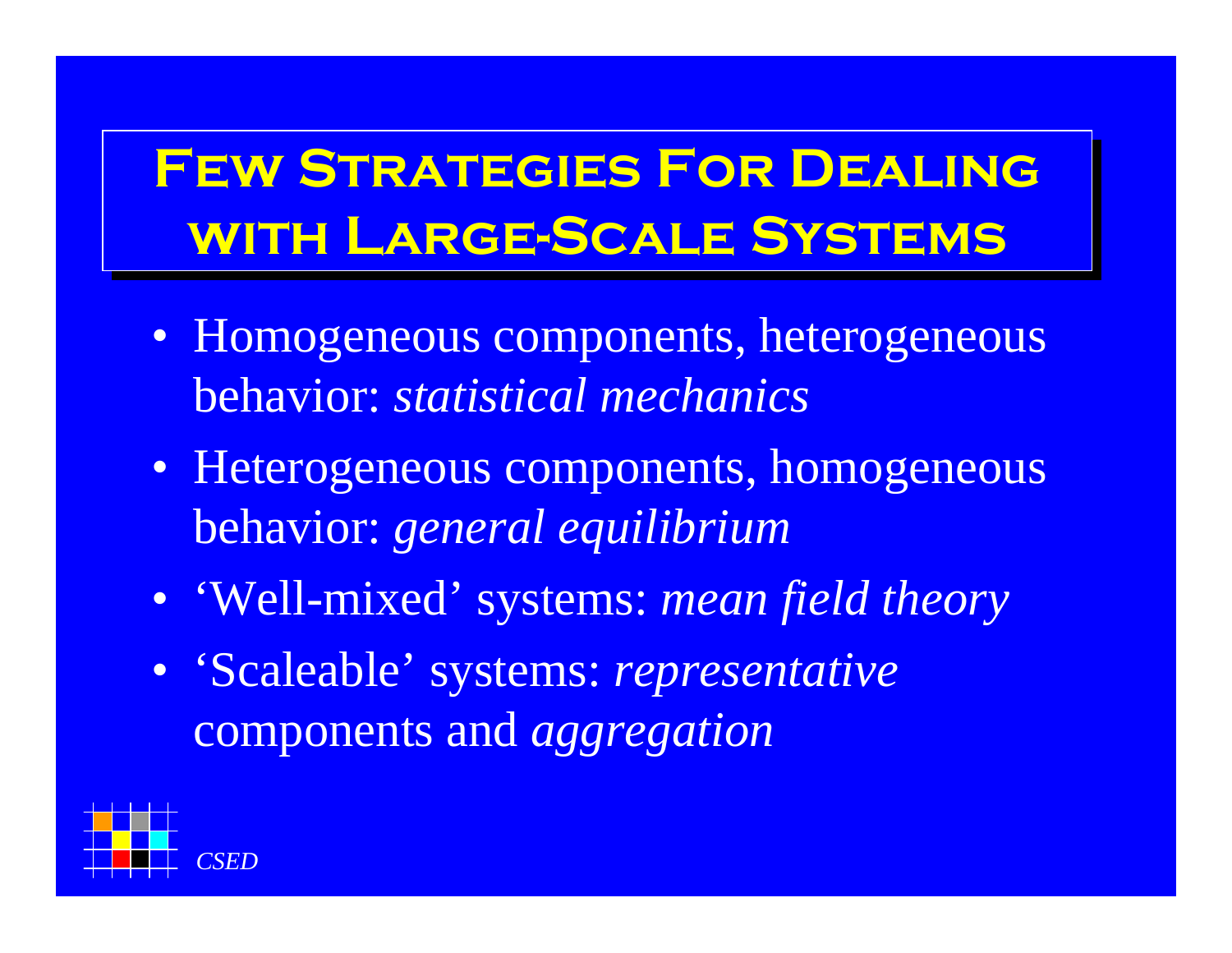### **Need New Methodology for Need New Methodology for Large-Scale, Complex Systems Large-Scale, Complex Systems**

- Before we understood the whole by focusing on the parts (reductionism)
- Today we need to focus on the *interactions* between the parts to understand the whole
- We need a new science of the *emergence* of higher-level structure and function
- Need to replace *design* with *evolution*
- •Replace *optimization* with *regulation*
- $\bullet$ Need to replace *centralized mindset*

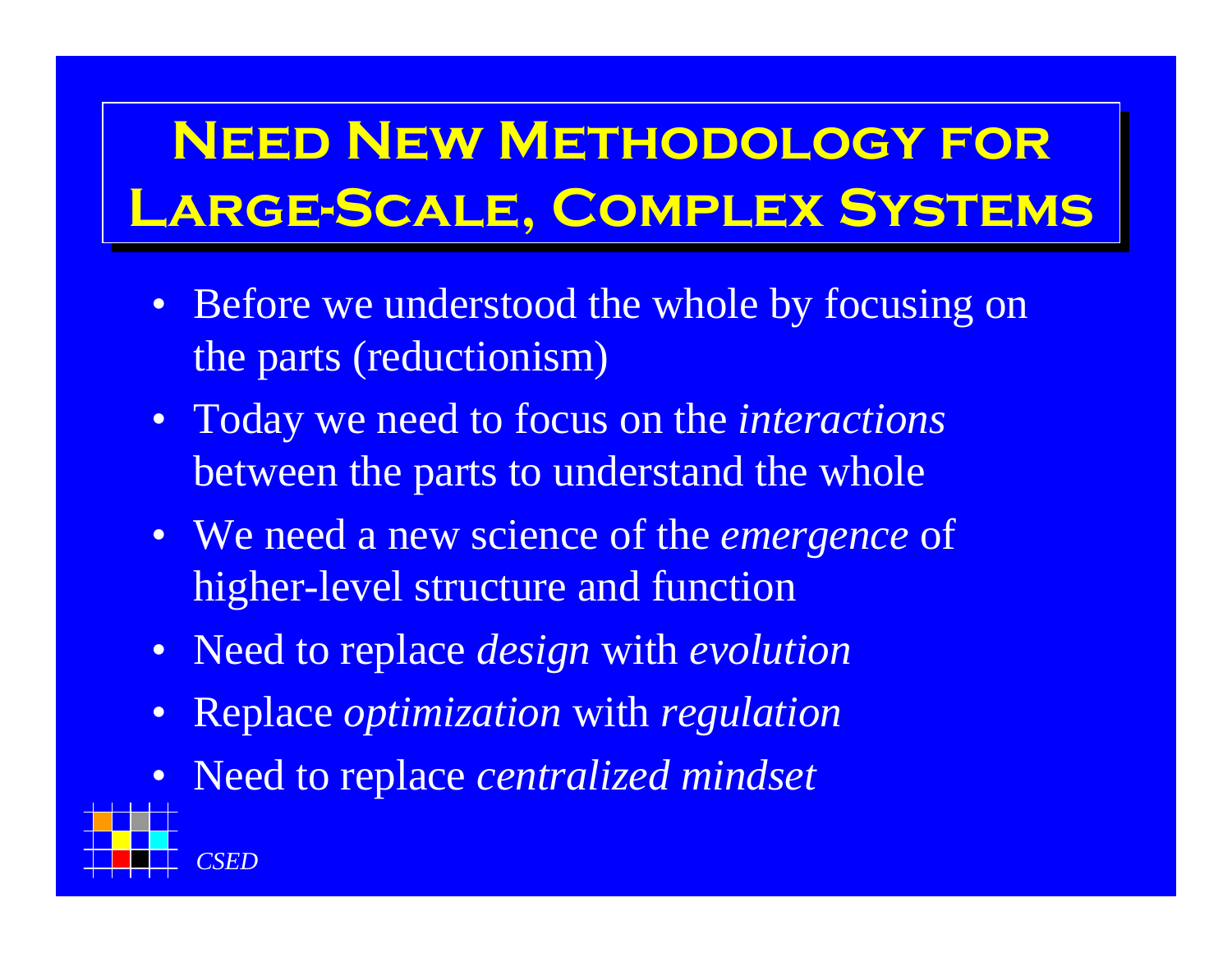## **Sufficiency and Necessity of Agents**

- So far: agent computing *sufficient* as a methodology for economics
- What of *necessity:*
	- How can we utilize all the hardware we have?
	- CPU speed, memory, storage, bus speed, cache size…
- MAS foundations of economics and social science
- Social science foundations of agent-based systems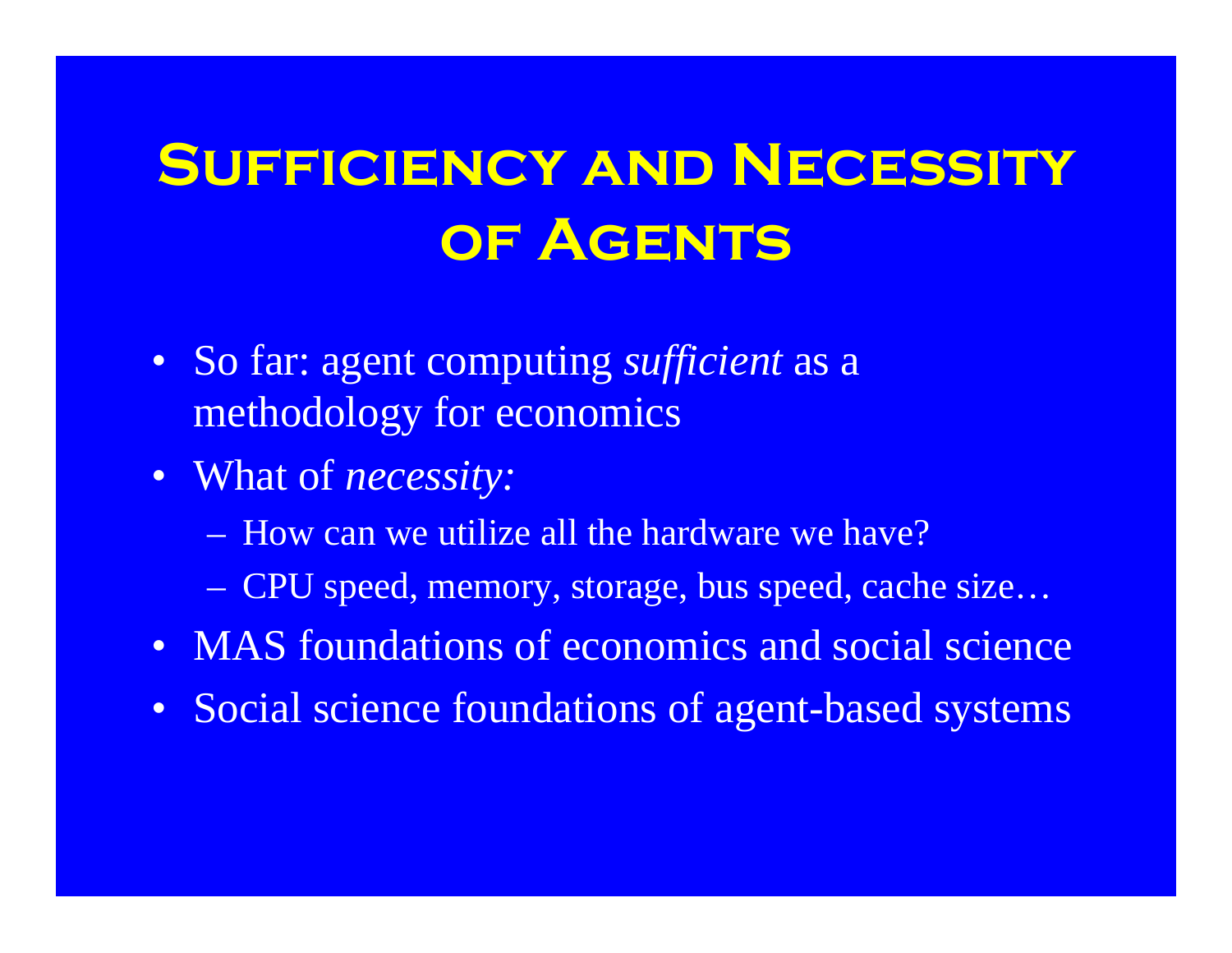#### $\mathsf{DECISION}$  THEORY ⊂ **GAME THEORY**

- Decision theory:
	- Strategic behavior ('games') against possibly dynamic but non-adaptive opponent (Nature)
	- Nature represented stochastically (stationary)
	- Normative (what you 'should' do)
- Game theory:
	- Strategic behavior against strategic opponent
	- Opponent arbitrarily complex
	- Both *normative* and *positive* aspects



• Weak empirical support for positive predictions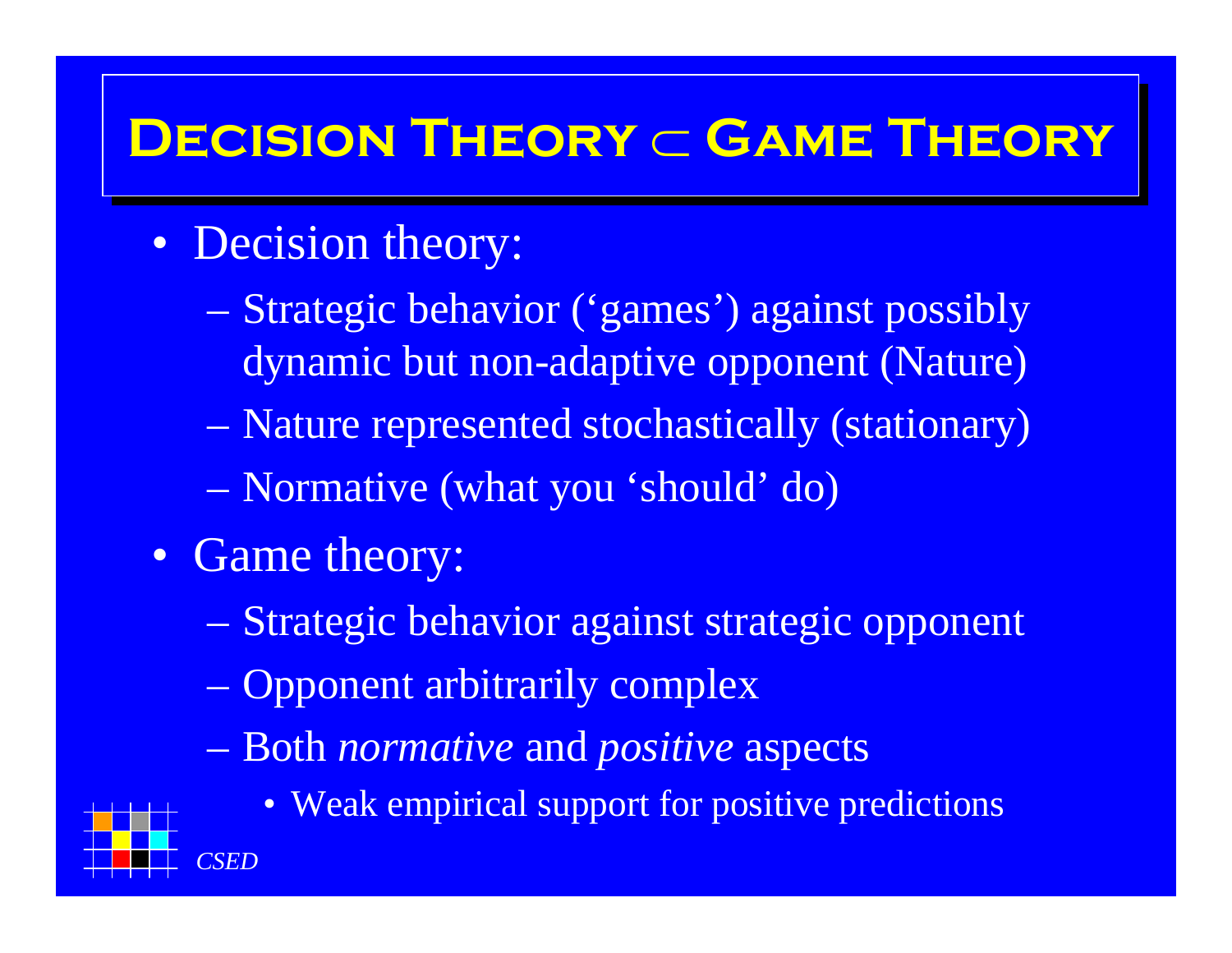# **OR OR** ⊂⊂**MAS MAS**

#### $\bullet$ Operations research:

- Characterize operation with *single* formal representation (mathematical or simulation model)
- *Extremize* (scalar) value function (e.g., LP, DP) yielding...
- ...*Normative* prescriptions for operating policies
- More comfortable with decision theory than game theory
- Multi-agent systems:
	- Each *agen<sup>t</sup>* has an internal representation…
	- …and acts to *improve* its value function
	- Key question: What *emerges* at the societal level?
	- Both *positive* and *normative* aspects
	- Game theory more useful than decision theory

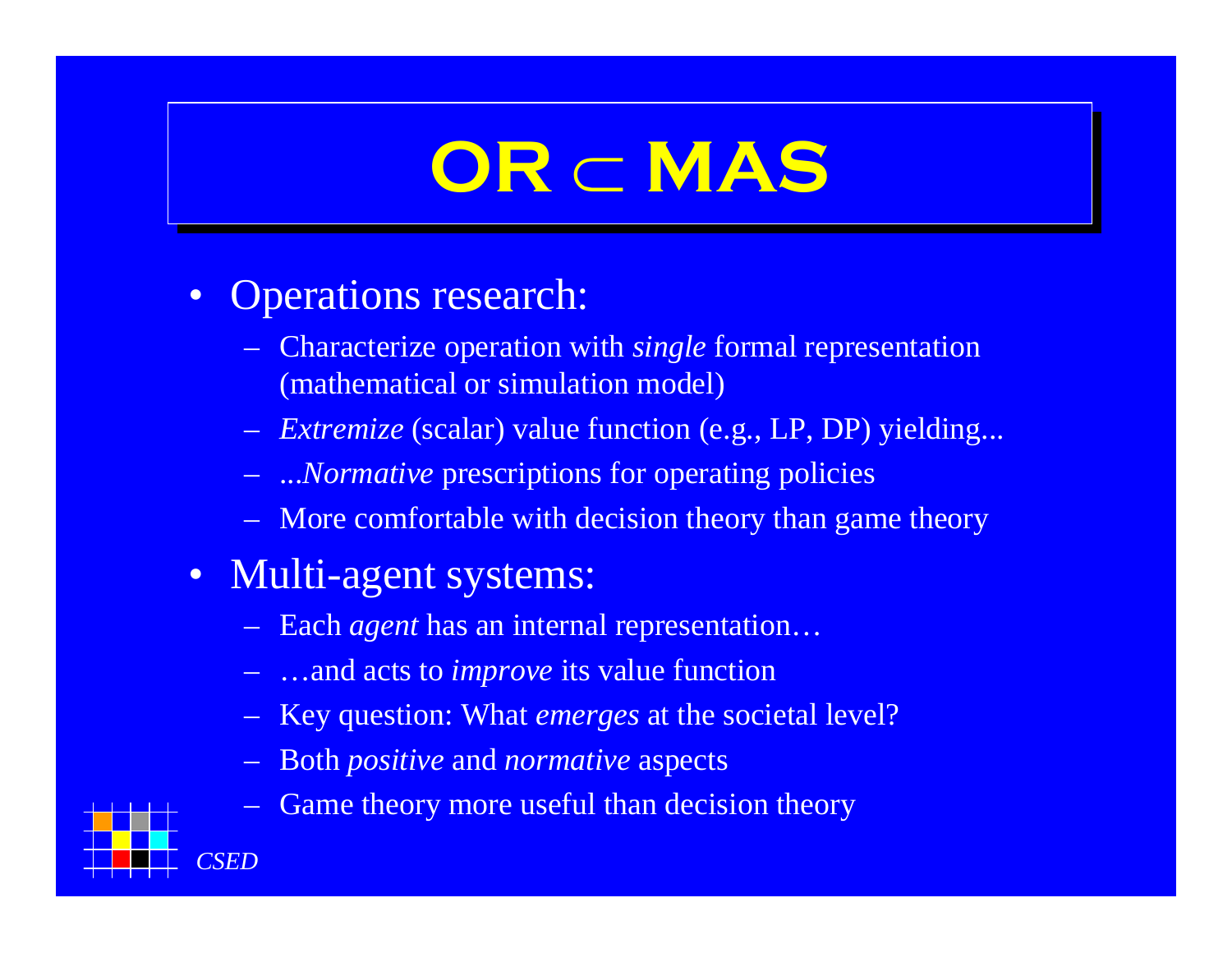## **BEYOND OPTIMIZATION...**

- More generally, look *beyond* optimization/ OR *focus* to evolutionary heuristics
- In a world dominated by *analysis* and *first order conditions*, we care about the *optimum*
- *Nature* may be more concerned with performance *improvements* than optima (satisficing)…
- …and with *robustness* instead of equilibrium
- Solving for optimality...
	- …may lead to *brittle* solutions
	- …is vestigal from top-down, *centralized* mindset

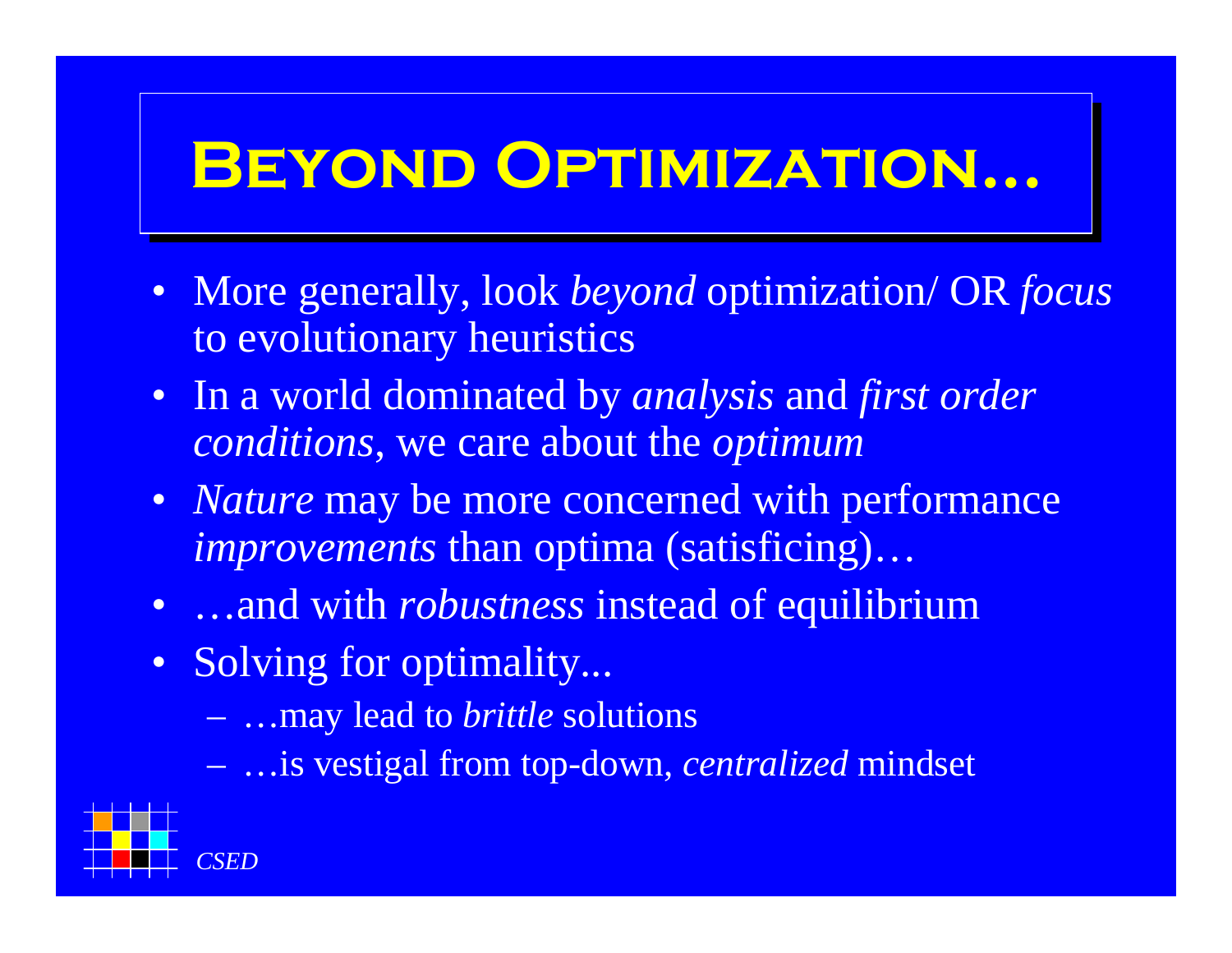#### **Example: Mechanism Design Example: Mechanism Design**

- Within game theory, *mechanism design* yields environments with optimal welfare properties *iff* all agents are rational
- Example: Vickery (second price) auction
- Widely adopted in practice
- Practical problems:
	- Mechanisms can be NP-hard to synthesize
	- Required (rational) behavior of agents may be NP-hard for them to figure out

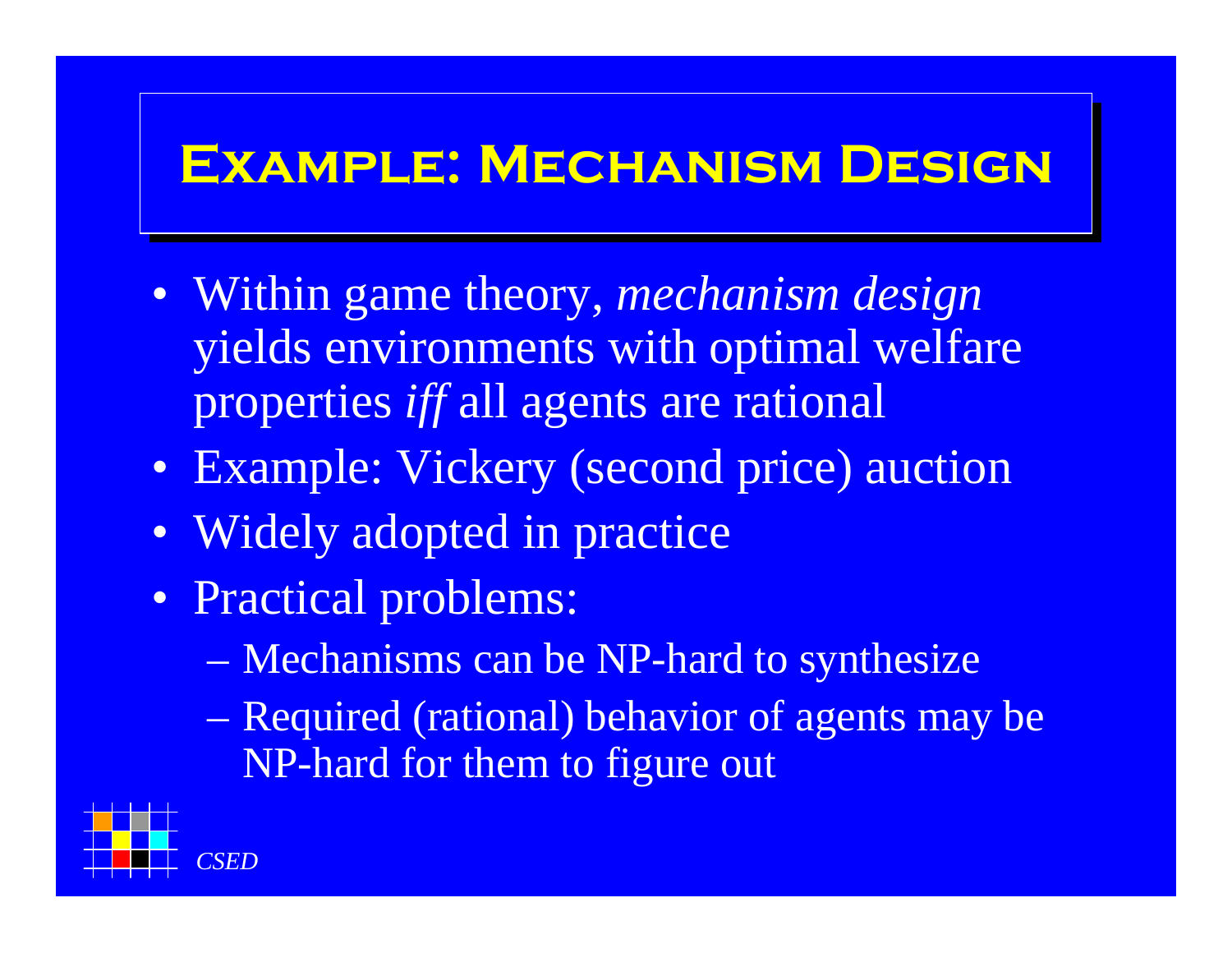#### **Mechanism Design: cont'd Mechanism Design: cont'd**

- $\bullet$  Conceptual problems:
	- Mechanisms not generally robust to non-rational agents (e.g., noise traders in V auction)
	- Humans are not rational:
		- If a human acquires a perfectly rational agent to do her bidding, under quite general conditions she turns it off with probability 1
- Philosophical problem: Why equilibrium (e.g., Nash, Bayes-Nash, some refinement)?

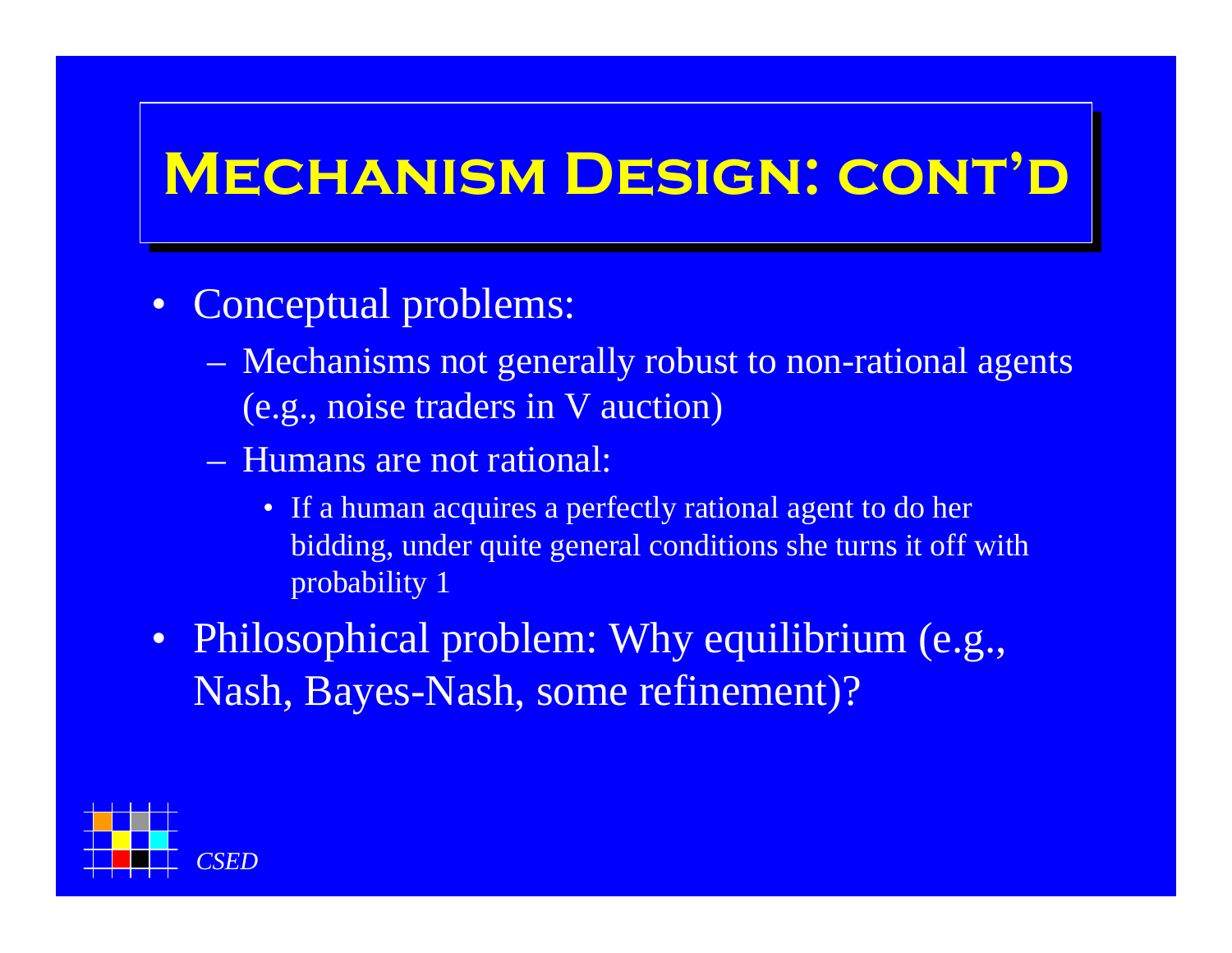## **Why Algorithms? Why Algorithms?**

- In the physical sciences, controlled experimentation is pervasive, yielding data
- Data + Algorithms = Programs
- Powerful approach to science:
	- Algorithms created analytically or evolutionarily
	- Analytical ones usually numerical
	- CS: performance of algorithms in general
- Vestigal of Turing machine foundation of CS

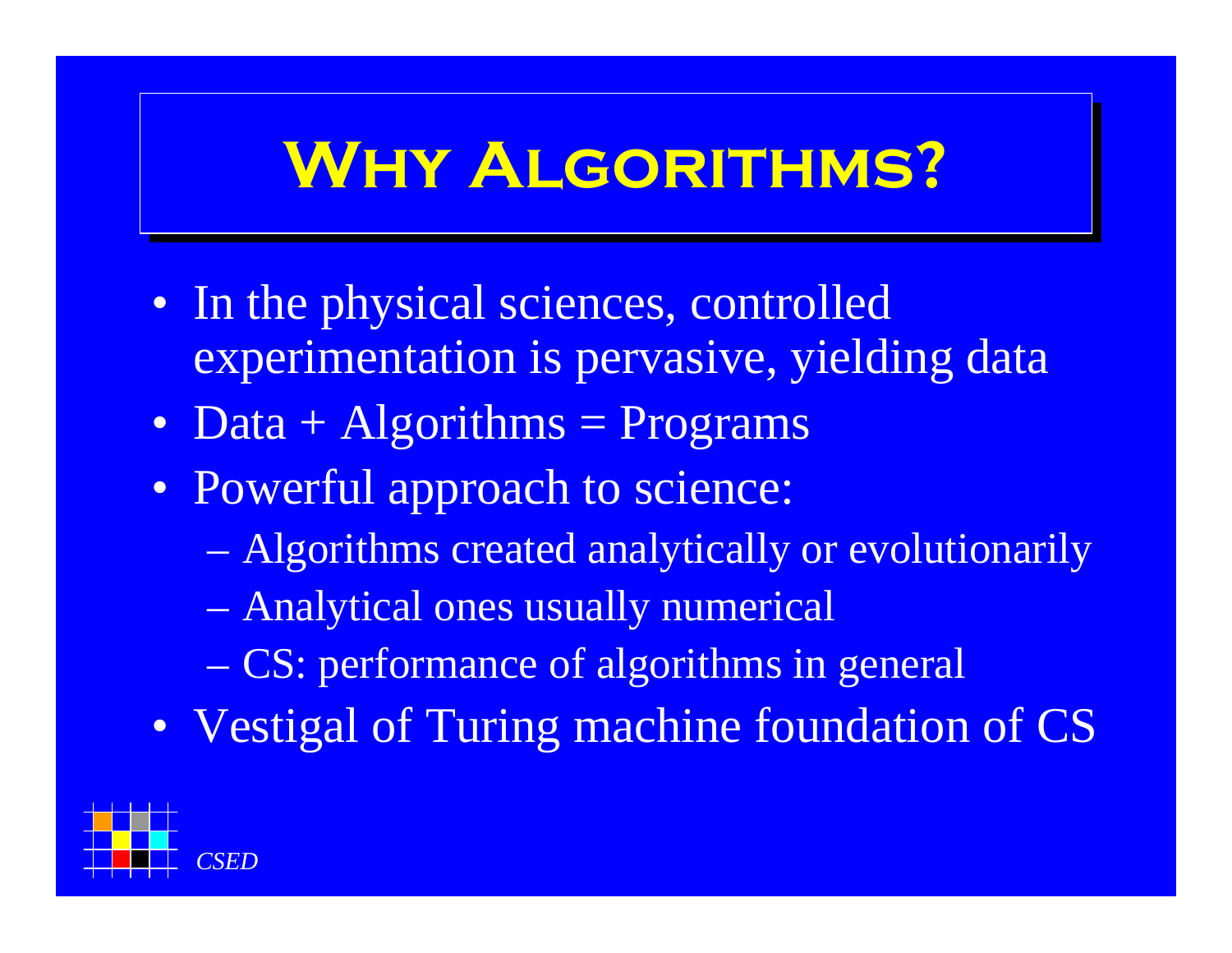#### **Relation between MAS Computer and Social Science**

- One strain of MAS computer science:
	- Give agents conventional utility functions, rational behavior
	- Generalize environment to distributed interactions more common to computer systems
	- Use mechanism design to design MAS
- MAS social science:
	- Relax rational behavior in accord with experimental and behavioral results
	- Generalize environment to more realistic topologies
	- Build *positive* models (describing social processes)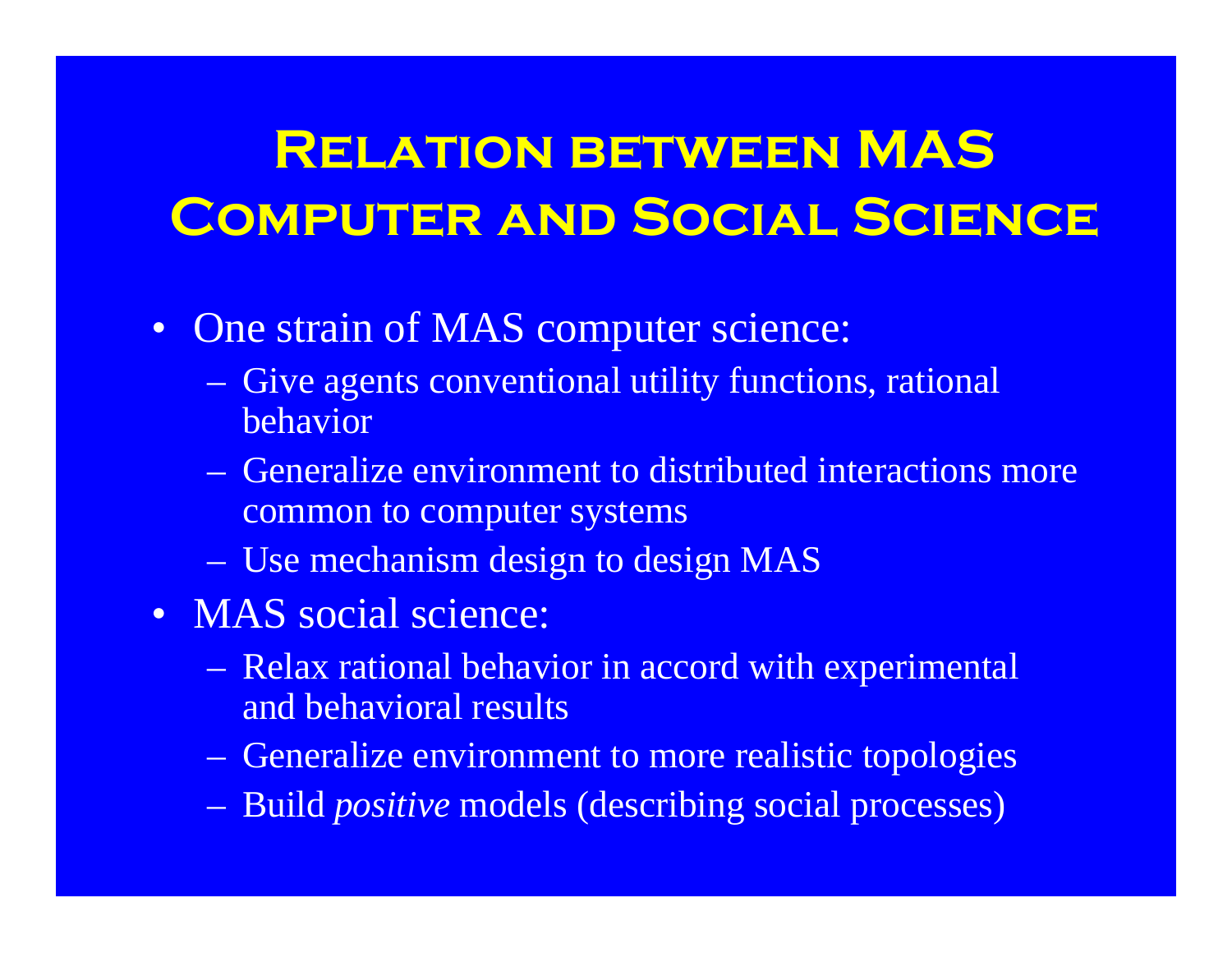## **MAS are Social Systems MAS are Social Systems**

- Active research areas in MAS have direct analogs in social science:
	- communication/speech acts/linguistics
	- social networks
	- strategic behavior
	- learning
	- coalition formation
	- emotions
- Social science an alternative foundation for CS?

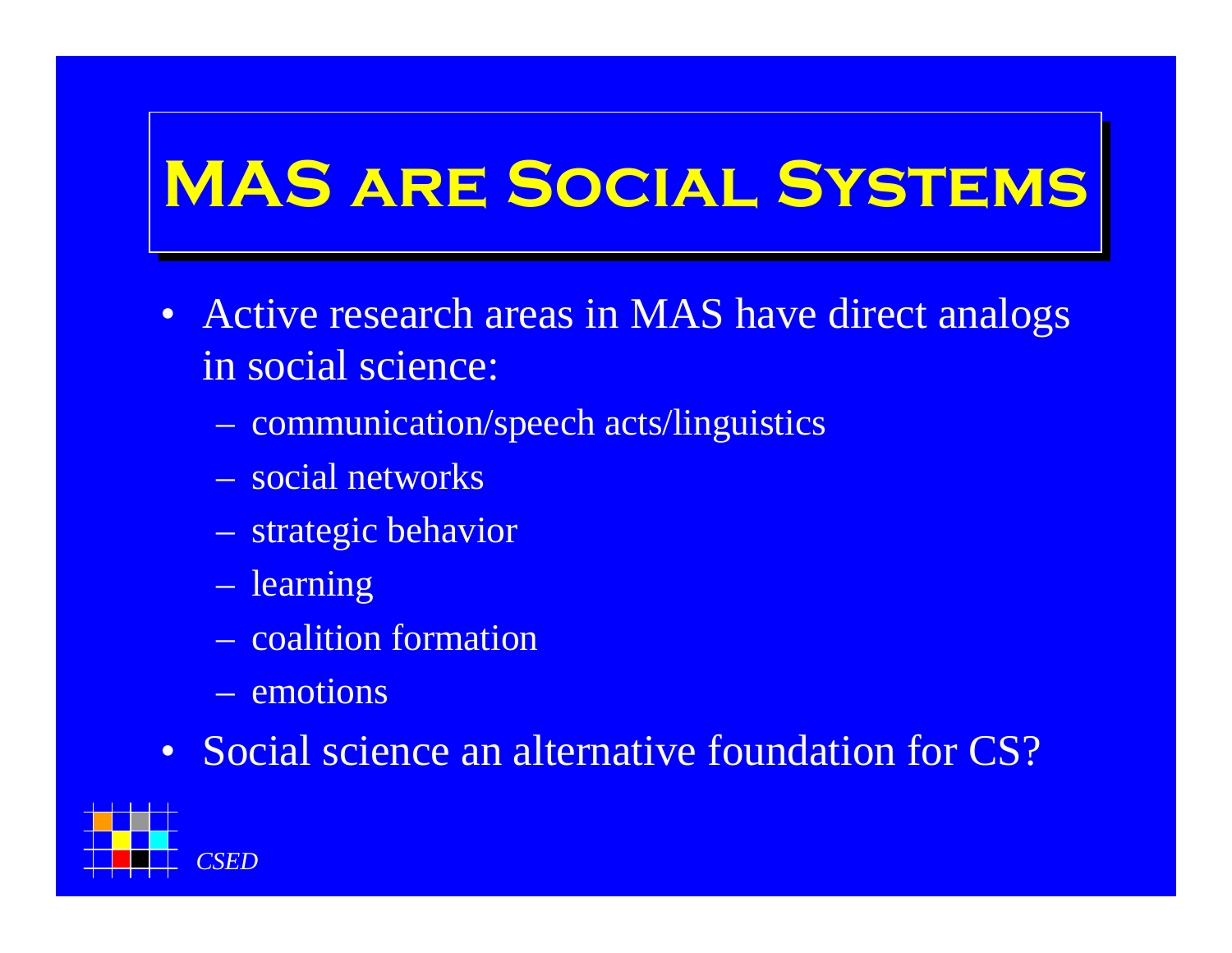#### **Societies of Adaptive Agents Societies of Adaptive Agents**

- Individuals constantly *adapt* their behavior to one another to create utility improvements
- Perpetual adaptation is *path* (history) *dependent*, not mixed strategy Nash eq.
- This yields *stationarity* at the macro level, occasionally *punctuated* by new configuration
- Stationary statistics are the *output targets* of microscopic (MAS) models

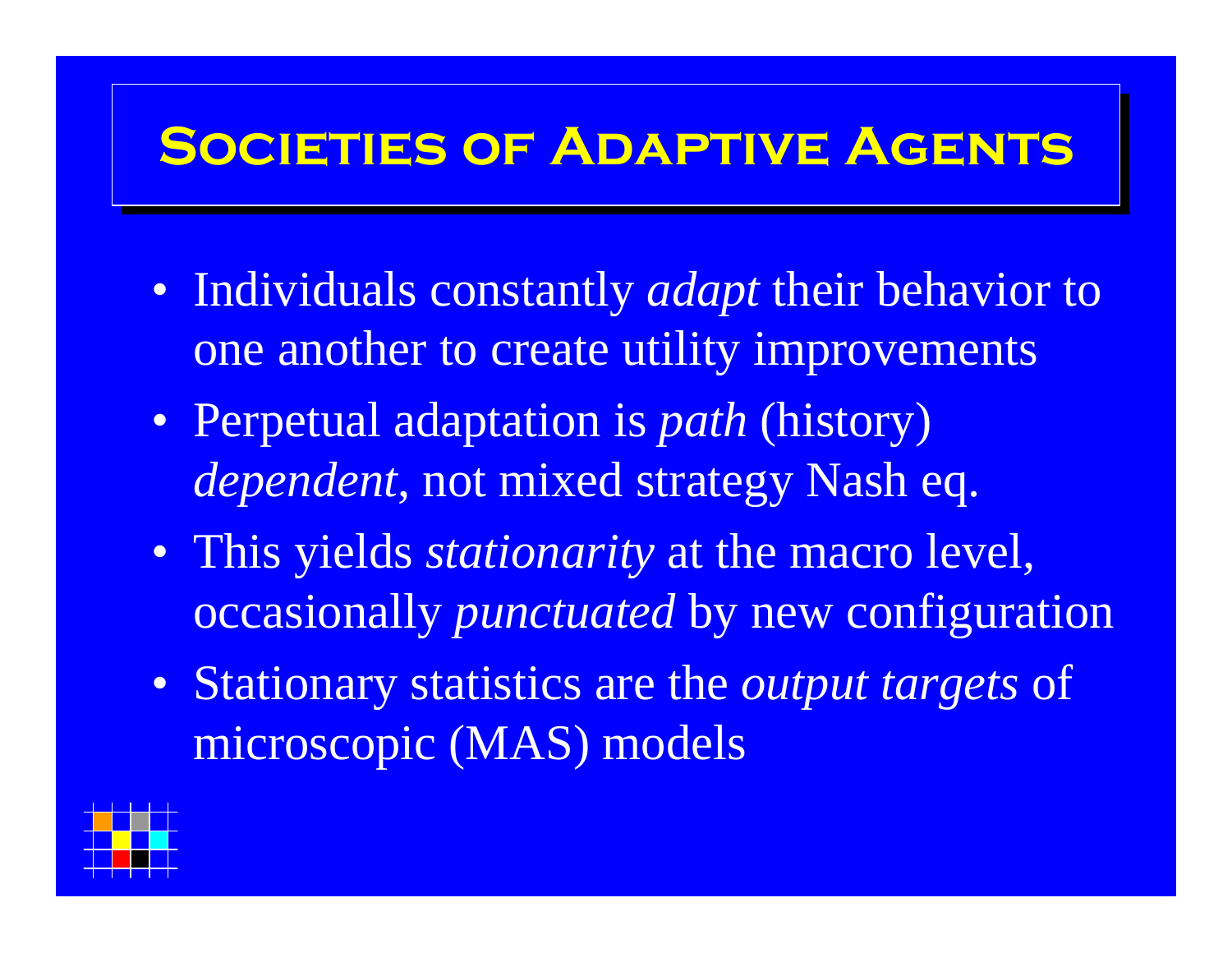### **Non-Elephants**

- Ulam: There can be no mathematics of 'nonlinear dynamics' in the same sense that there can be no zoology of non-elephants
- Economics of non-elephants:
	- Non-Walrasian markets
	- Non-Coasian firms
	- Non-Keynesian/Monetarist/new classical/ DSGE macro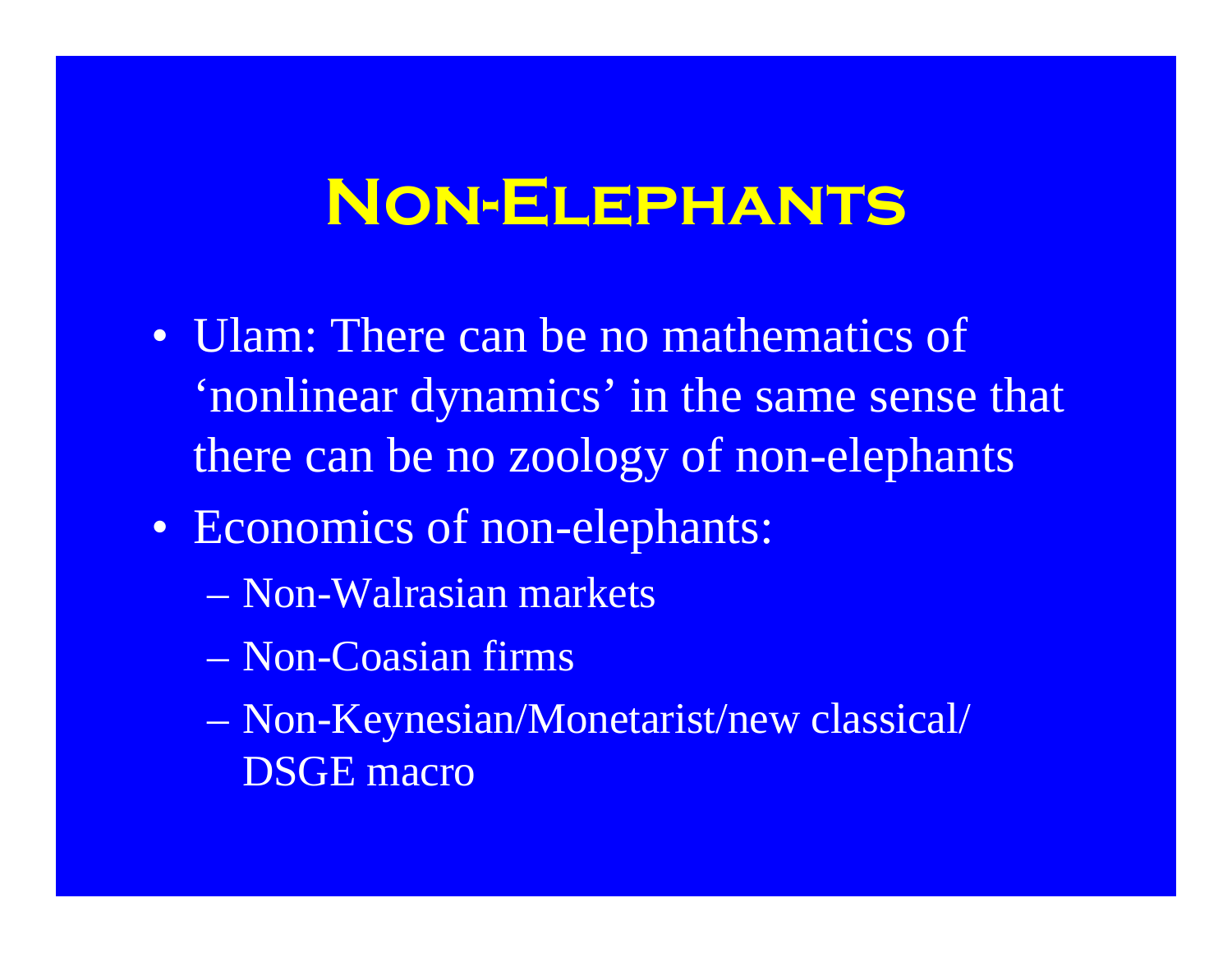### **Summary Summary**

- Agent computing is a new technology within computer science
- Agent computing ostensibly provides a foundation for economics and other social sciences
- Several recent successes displacing analytical methods foreshadow other conquests?
- *The future is wide open!*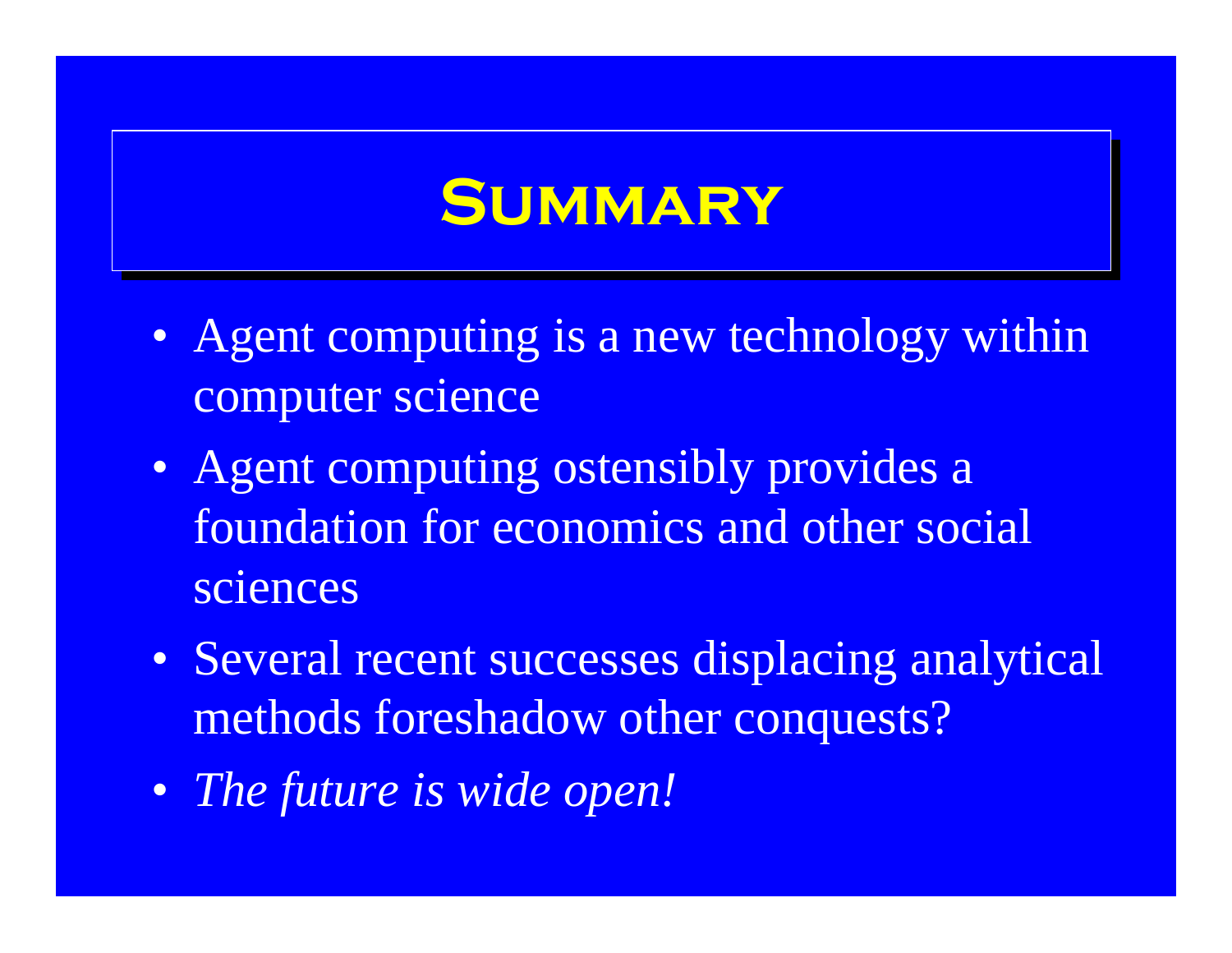## **'Big Picture' Themes 'Big Picture' Themes**

- Agent systems are very general computational systems based on *interactions*
- Interactive systems may constitute an alternative foundation for computer science
- Agents may provide a new *foundation* for the social sciences

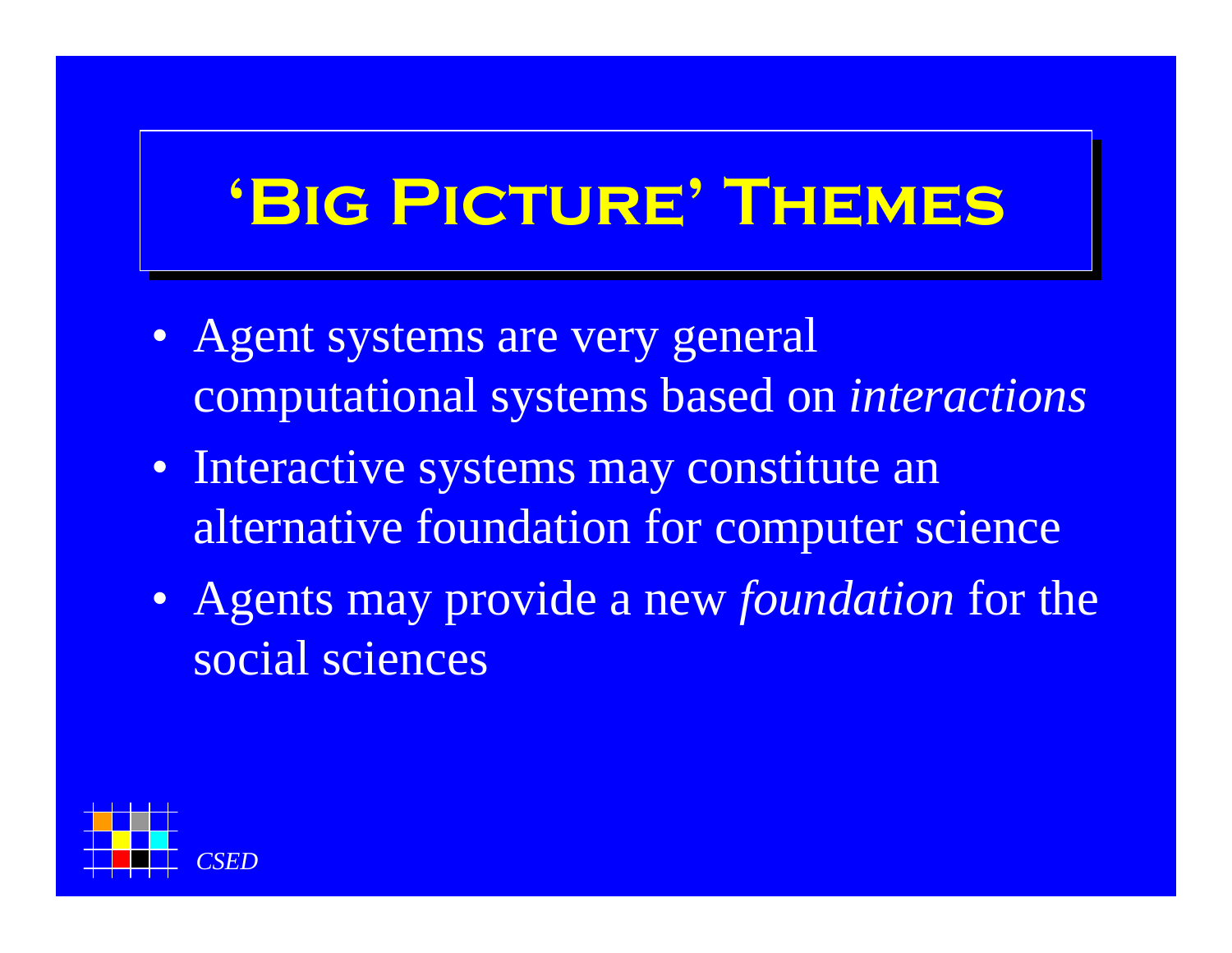#### **Popular Accounts Popular Accounts**

- T. Kohler *et al.* (2005) "Virtual Archaeology," *Scientific American* (July)
- D. Colander *et al.* (2004) *Conversations with Economists on the Cutting Edge* (University of Michigan Press)
- J. Rauch (2002) "Seeing Around Corners" *The Atlantic Monthly* (April)
- E. Bonabeau (2002) "Predicting the Unpredictable" *Harvard Business Review* (March)
- C. Bourges (2002) "Artificial Societies May Make Policy" *UPI* (May 12)
- M. Crichton (2002) *Prey* Harper-Collins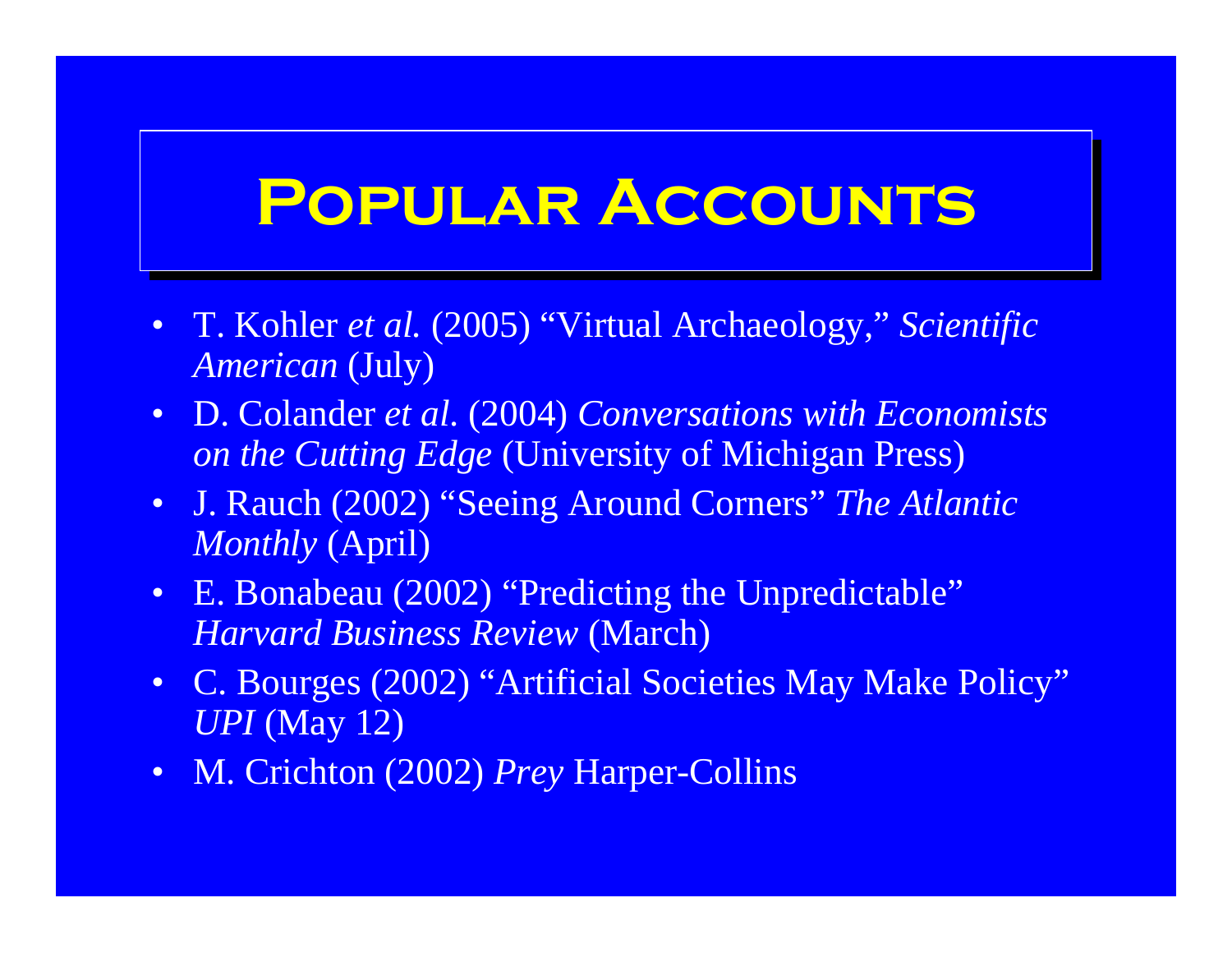

#### **Journal of Economic Interaction and Coordination**

Journal of Economic Interaction and Coordination is a venue for high-quality multi-disciplinary research contributions addressing foundational and computational aspects of interaction and coordination of economic agents. It focuses on simulating and synthesizing emergent phenomena and collective behavior in order to understand economic and social systems. Contributions are typically based on sound theoretical models and supported by experimental validation.

ISSN (Print) ISSN (Online) Title no: 11403 Volume 1, Issue 1 commencing Spring 2006 2 issues a year

#### **The Society**

springeronline.com



An international society for the advancement of economic science, called the Society for Economic Science with Heterogeneous Interacting Agents (ESHIA), will begin its operations on at the beginning of 2006. Accommodating a vibrant inter-disciplinary area, the society aims to bring together researchers active within the agent-based approaches in solving economic and social problems. For more information please visit www.es-hia.org

- > Become a member of ESHIA now and receive Journal of Economic Interaction and Coordination as part of your membership! For details on how to join the society please visit www.es-hia.org.
- IF If you would like to submit a manuscript please email to: es-hia@nda.ac.jp

#### **Contents of the first issue**

#### Mauro Gallegati

The complex dynamics of a heterogenous interacting agents system

Shyam Sunder Determinants of economic interaction: Behavior and structure

**Peter Howitt** The microfoundations of the multiplier process

#### Masanao Aoki

Heterogeneous agent quantity adjustment model in labor market and some policy implications

**Bertrand Roehner** 

How can we measure coupling strengths between interacting heterogeneous agents?

Alan Kirman To be announced

> Visit SpringerLink.com and join the fast growing Springer TOC Alert community for the journals in your field.

Sign up for<br>- TABLE-OF-CONTENTS<br>- TABLE-OF-CONTENTS

Easy Ways to Order > Write: Springer Distribution Center, Haberstrasse 7, 69126 Heidelberg, Germany > Call: +49 (0) 6221-345-0 Fax: +49 (0) 6221-345-4229 F Email: SDC-bookorder@springer-sbm.com F All E and E prices are net prices subject to local VAT, e.g. in Germany 7%. All prices exclusive of carriage charges. Prices and other details are subject to change without notice.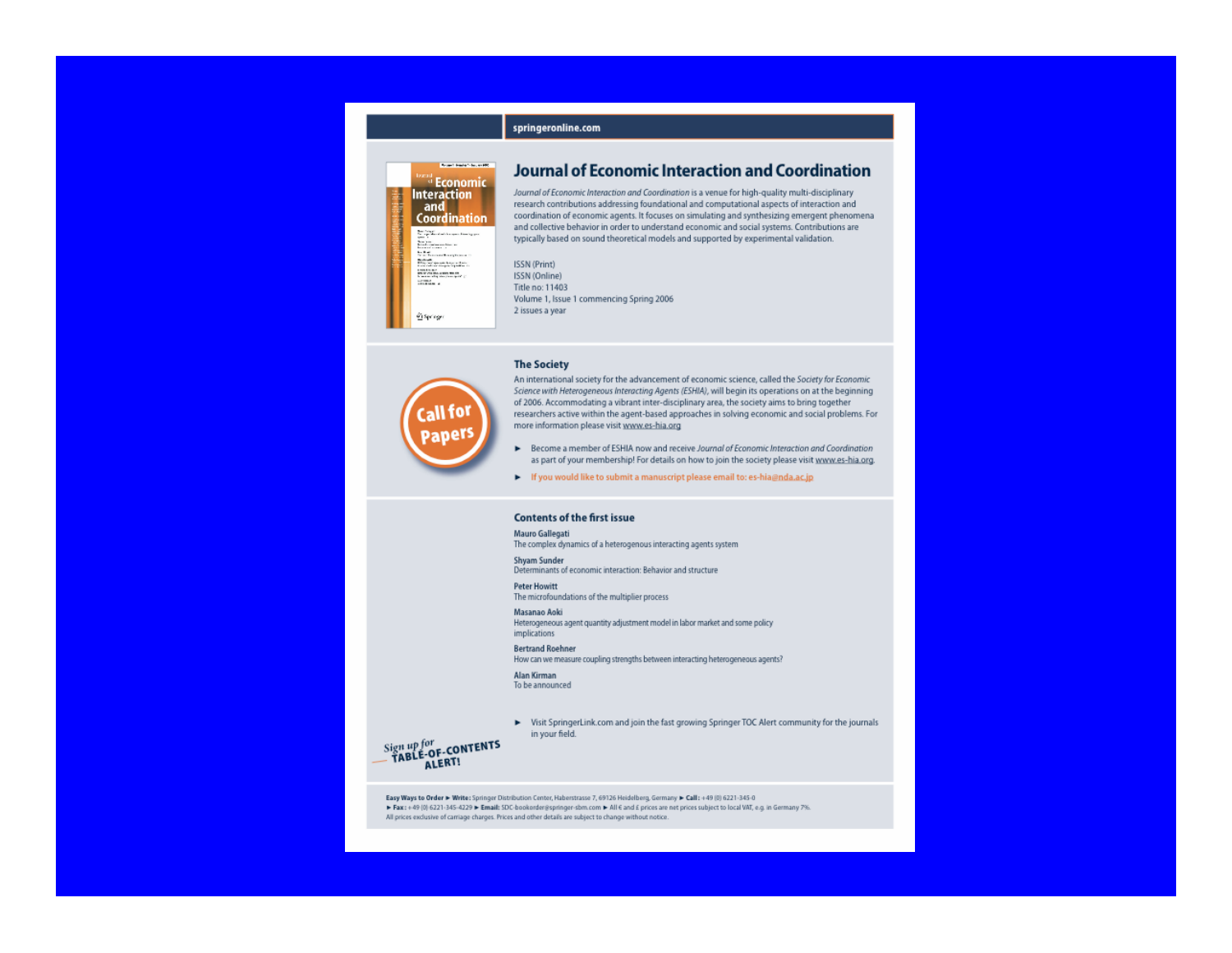#### **HANDBOOKS IN ECONOMICS 13 HANDBOOK OF COMPUTATIONAL ECONOMICS AGENT-BASED COMPUTATIONAL ECONOMICS VOLUME 2 Editors:**

**Leigh Tesfatsion<br>Kenneth L. Judd** 

**NORTH-HOLLAND** 

<u> : EIEIEIEIEIEIEIEIEIEIE</u>